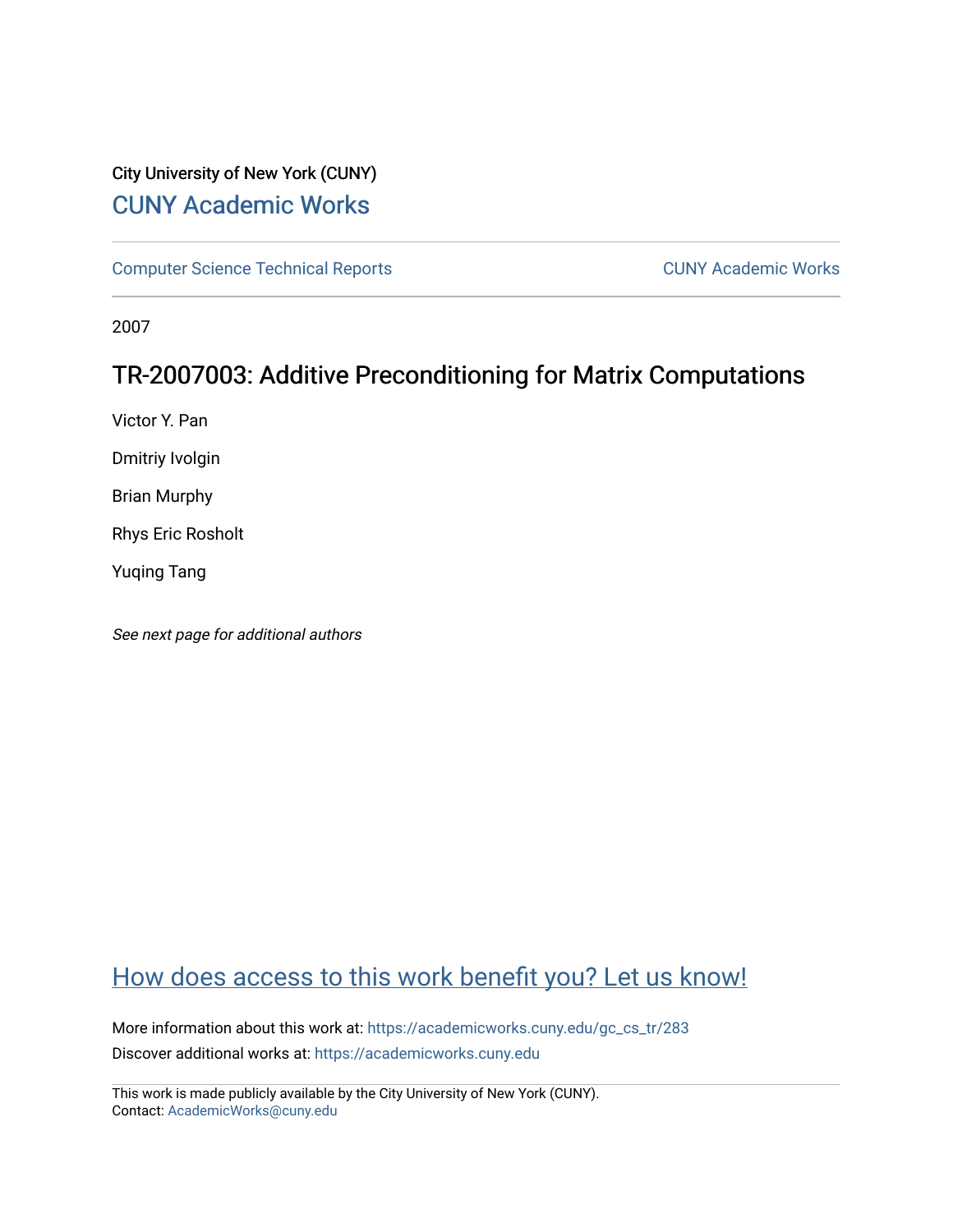# Authors

Victor Y. Pan, Dmitriy Ivolgin, Brian Murphy, Rhys Eric Rosholt, Yuqing Tang, and Xiaodong Yan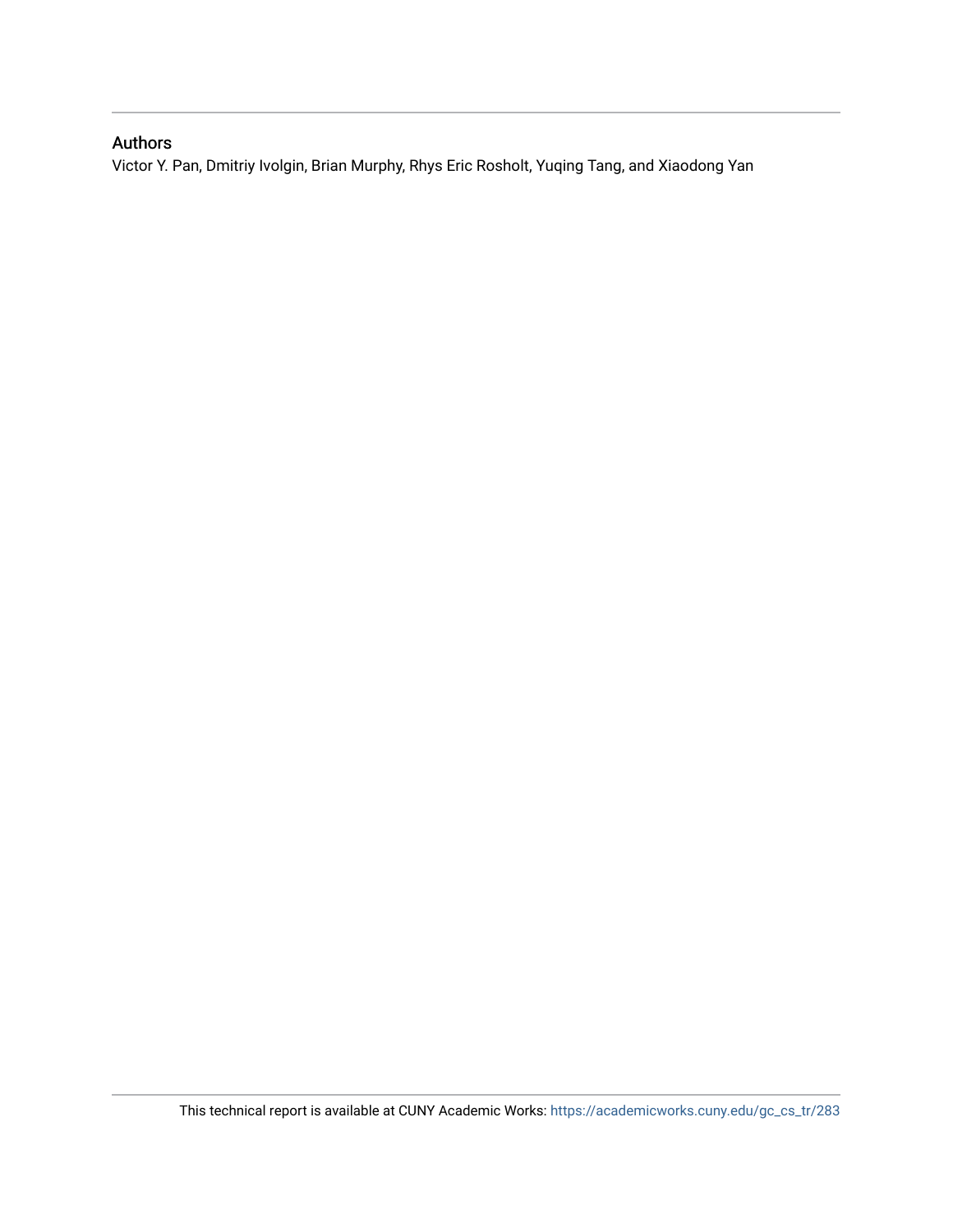# Additive Preconditioning for Matrix Computations <sup>∗</sup>

Victor Y. Pan<sup>[1,3]</sup>, Dmitriy Ivolgin<sup>[2]</sup>, Brian Murphy<sup>[1]</sup>, Rhys Eric Rosholt<sup>[1]</sup>, Yuqing Tang<sup>[2]</sup>, and Xiaodong Yan<sup>[2]</sup>

[1] Department of Mathematics and Computer Science Lehman College of the City University of New York Bronx, NY 10468 USA firstname.lastname@lehman.cuny.edu

> [2] Ph.D. Program in Computer Science The City University of New York New York, NY 10036 USA firstnameinitiallastname@gc.cuny.edu

[3] http://comet.lehman.cuny.edu/vpan/

#### Abstract

Multiplicative preconditioning is a popular SVD-based techniques for the solution of linear systems of equations. Our novel SVD-free additive preconditioners are more readily available and better preserve matrix structure. We study their generation and their affect on conditioning of the input matrix. In other papers we combine additive preconditioning with aggregation and other relevant techniques to facilitate the solution of linear systems of equations and other fundamental matrix computations. Our analysis and experiments show the power of our algorithms, guide us in selecting most effective policies of preconditioning and aggregation, and provide some new insights into these and related subjects.

Key words: Matrix computations, Additive preconditioning

<sup>∗</sup>Supported by PSC CUNY Awards 66437-0035 and 67297-0036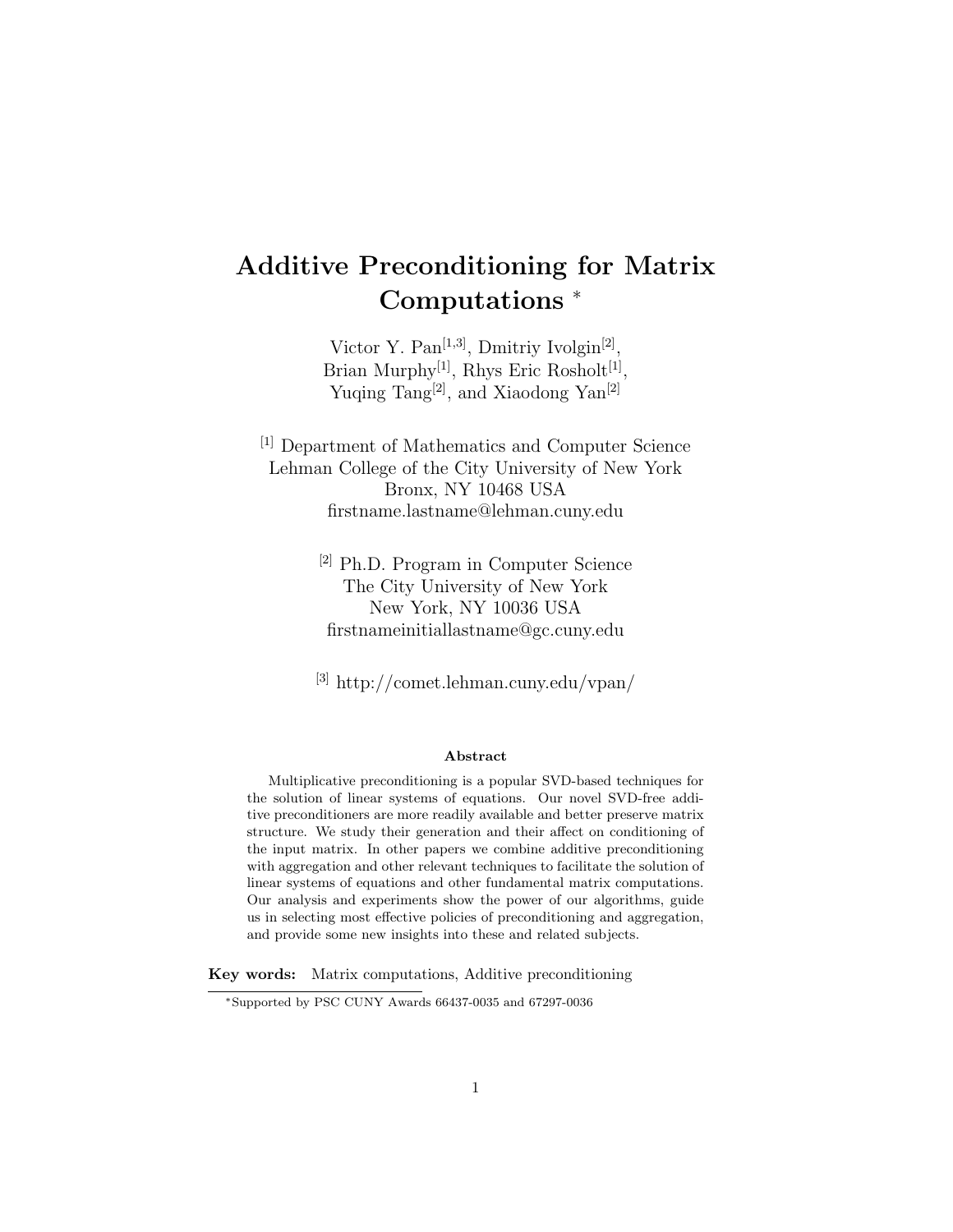# 1 Introduction

### 1.1 Additive preconditioning: why and how?

Originally, preconditioning of a linear systems of equations  $A**y** = **b**$  meant the transition to an equivalent but better conditioned linear systems  $M A y = M b$ ,  $ANx = b$ , or more generally  $MANx = Mb$  for  $y = Nx$  and readily computable nonsingular matrices M and/or N, called preconditioners (see  $[1]-[3]$  and the bibliography therein). Such systems can be solved faster and/or more accurately (see Appendix).

Multiplicative preconditioners  $M$  and  $N$  are closely linked to the Singular Value Decomposition (SVD) of the input matrix, namely to the costly computation of the smallest singular values and the associated singular vectors of an ill conditioned matrix. Furthermore, the SVD-based preconditioners can easily destroy matrix structure.

As an alternative or complementary tool, we propose *additive preprocessing*  $A \leftarrow C = A + UV^H$ , i.e., we add a matrix  $UV^H$  (having a smaller rank and/or structured) to the input matrix  $A$  to obtain its *additive modification*  $C$  with a smaller condition number. Here and hereafter  $M<sup>H</sup>$  denotes the Hermitian (that is complex conjugate) transpose of a matrix  $M$ , which is just its transpose  $M<sup>T</sup>$ for a real matrix M. Hereafter  $I_k$  is the  $k \times k$  identity matrix,  $\sigma_i(A)$  is the jth largest singular value of a matrix A,  $\rho = \text{rank } A$  is its rank,  $||A|| = \sigma_1(A)$ is its 2-norm, and cond  $A = \sigma_1(A)/\sigma_0(A)$  is its condition number, and we use the abbreviations MPPs, APPs, MPCs, APCs, A-modification, and M- and A-preconditioning for multiplicative and additive preprocessors and preconditioners, additive modification, and multiplicative and additive preconditioning, respectively. We call an APP  $UV^H$  an APC if the ratio cond  $A/\text{cond }C$  is large, and respectively call its generation A-preconditioning. We call an APP  $UV^H$ an *additive complement* or  $AC$  if the matrix  $C$  has full rank, whereas the matrix A does not.

In this paper we study A-preprocessing for general, sparse, and structured matrices, both theoretically and experimentally. In the Appendix we point out its applications to some fundamental matrix computations. In other papers we cover the latter subject in depth, presenting technical details and the results of numerical tests.

We stay with the original goal of decreasing the condition number of an input matrix and do not pursue the more recent alternative goal of compressing the spectrum of the singular values of an input matrix A into a smaller number of clusters to support faster convergence of the Conjugate Gradient and GMRES algorithms.

Given a nonsingular  $n \times n$  matrix A, a positive integer  $r < n$ , and the r-tail (resp. r-head) of its SVD, that is the r smallest (resp. largest) singular values of the matrix A together with the associated singular spaces, one can immediately define an APC  $UV^H$  of a rank r and the A-modification  $C = A + UV^H$  such that cond  $C = \sigma_1(A)/\sigma_{n-r}(A)$  (resp. cond  $C = \sigma_{r+1}(A)/\sigma_n(A)$ ). If both r-head and r-tail are known and if  $2r < n$ , one can readily obtain the optimal APCs  $UV^H$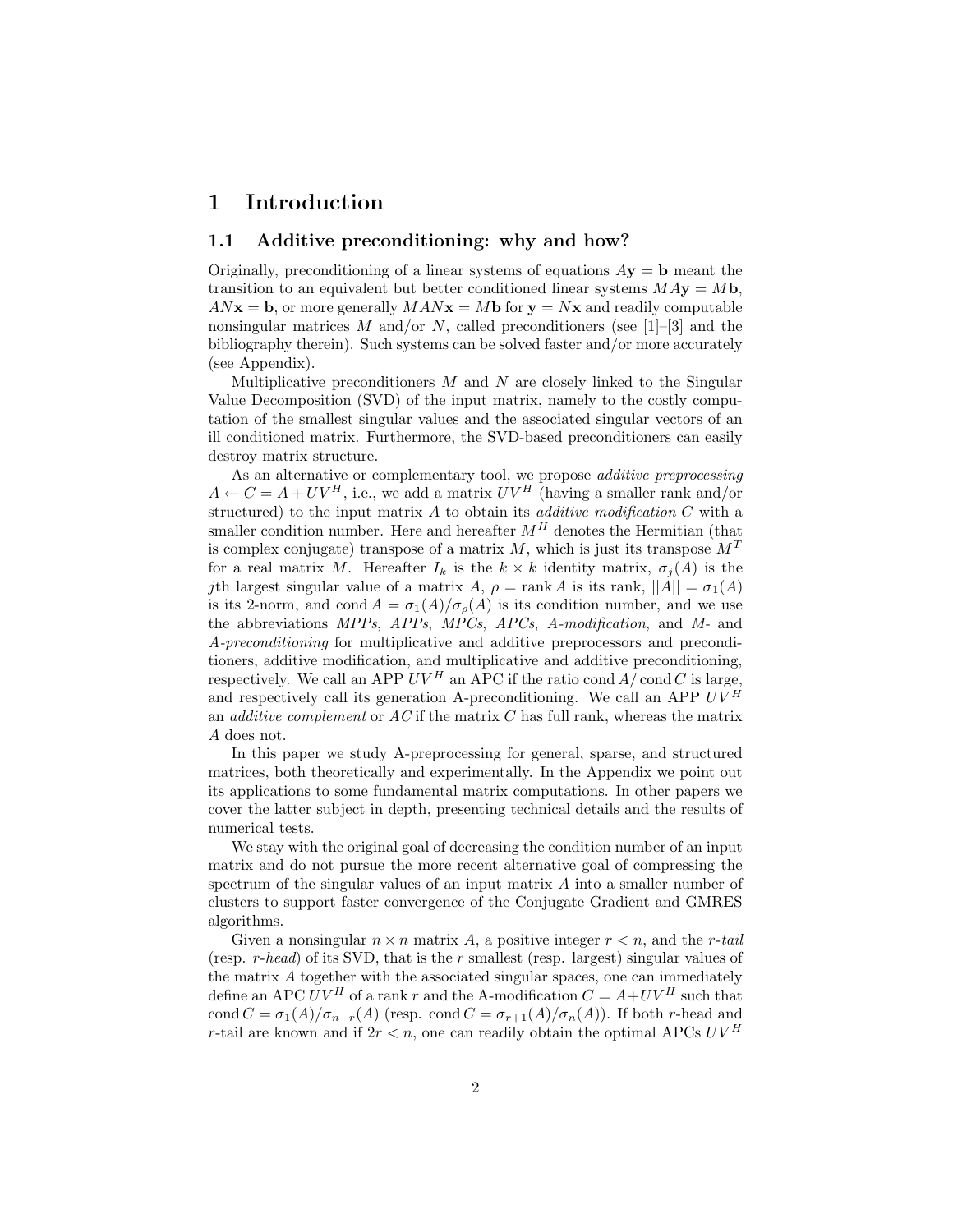of a rank  $r < n/2$ , such that cond  $C = \sigma_{r+1}(A)/\sigma_{n-r}(A)$  (see Section 3.2). This can help even if we just approximate the  $r$ -tail and/or  $r$ -head because APCs are quite stable in their small-norm perturbation.

One can obtain the  $r$ -head and  $r$ -tail of the SVD by applying the Lanczos algorithm [4, Chapter 9], [5, Chapter 5], but we prefer some less costly ways to A-preconditioning, which also better preserve matrix structure. According to our analysis and extensive experiments, for a nonsingular  $n \times n$  matrix A we are likely to arrive at an A-modification  $C = A + UV^H$  with cond C of the order of  $\sigma_1(A)/\sigma_{n-r}(A)$  as long as an APP  $UV^H$  of a rank r is

- a) random (general, sparse, or structured),
- b) well conditioned, and
- c) properly scaled so that the ratio  $||A||/||UV^H||$  is neither very large nor very small.

The decrease of the condition number of the matrix A is dramatic where  $\sigma_{n-r}(A) \gg \sigma_n(A)$ . In contrast, random M-preprocessing cannot help much against ill conditioning because cond  $A \leq \prod_i$  cond  $F_i$  if  $A = \prod_i F_i$ .

For computing APPs with properties b) and c), as well as at the other stages of A-preconditioning, we can apply the effective norm and condition estimators in [4, Section 3.5.4] and [6, Section 5.3].

With some additional techniques we can

- refine APCs  $UV^H$  of a rank r wherever  $\text{cond}(A+UV^H) \gg \sigma_1(A)/\sigma_{n-r}(A)$
- compress reasonably good APCs of a rank exceeding  $r$  into highly effective APCs of rank r and
- $\bullet$  define dual APCs of a rank r whose associated dual A-modifications are expected to have condition numbers of the order of  $\sigma_{r+1}(A)/\sigma_n(A)$ .

In some applications we can generate the desired (e.g., sparse and/or structured) APCs by using neither SVD nor randomization. For example (see Acknowledgements), with a rank-one APC we can increase the absolute value of a small pivot entry in the Gaussian elimination and Cyclic Reduction algorithms without destroying matrix structure. Likewise, with rank- $r$  APCs we can improve conditioning of  $r \times r$  pivot blocks of block Gaussian elimination and block Cyclic Reduction.

### 1.2 The preceding study

Small-rank modification is a known tool for decreasing the rank of a matrix [7], [8], fixing its small-rank deviations from the Hermitian, positive definite, and displacement structures, and supporting the divide-and-conquer eigen-solvers [4], [5], [9], but these isolated efforts have not been identified as additive preconditioning in matrix computations. The discussions that followed the presentations by the first author at the International Conferences on the Matrix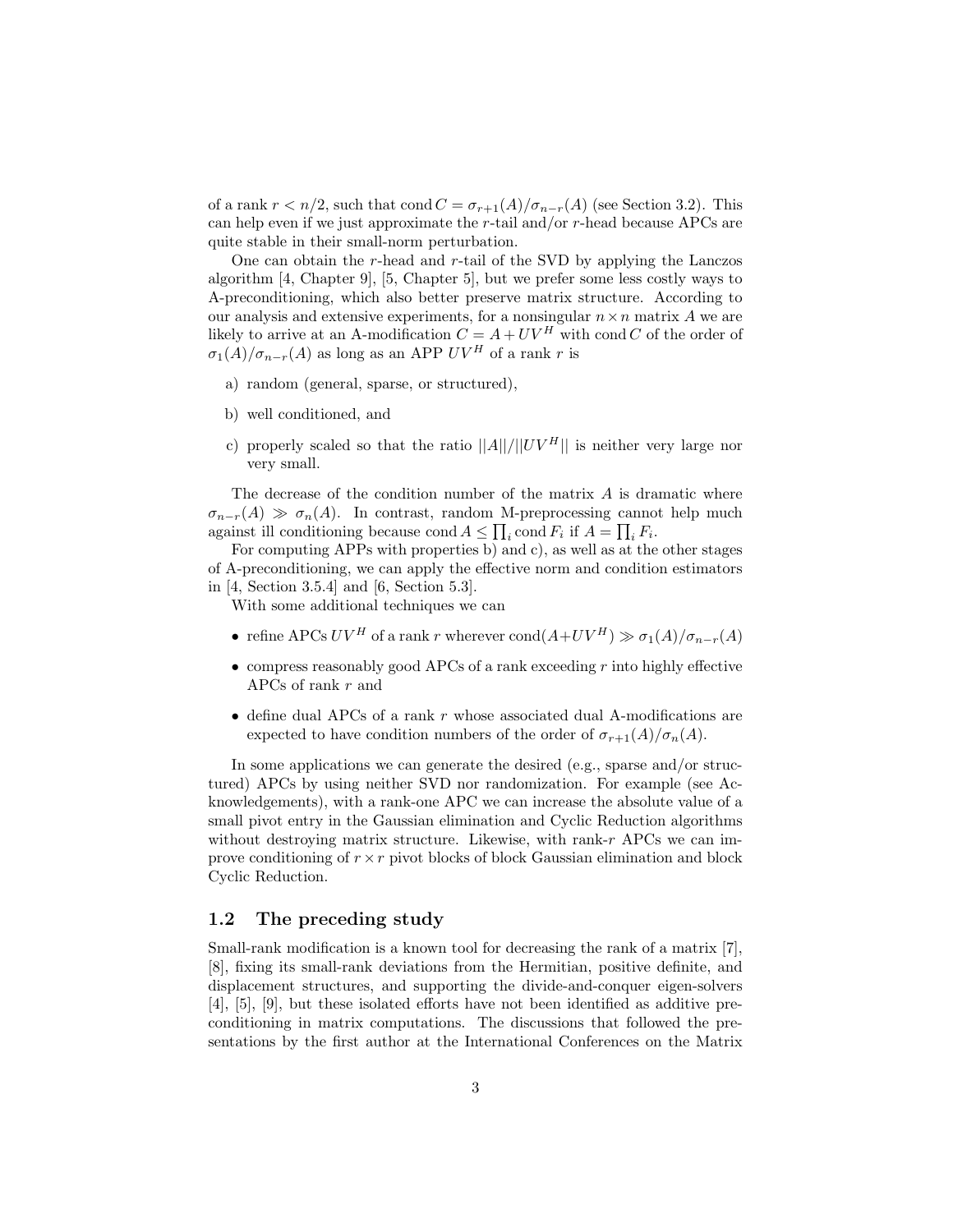Methods and Operator Equations in Moscow, Russia, in June 20–25, 2005, and on the Foundations of Computational Mathematics (FoCM'2005) in Santander, Spain, June 30–July 9, 2005, revealed only a few other touches to what we call A-preconditioning. They were sporadic and rudimentary versus our present work. We are aware of no earlier use of the nomenclature of A-preconditioning and APCs as well as of no attempts of devising and employing random and/or structured APCs, studying primal and dual APCs and their affect on conditioning systematically, applying them to a wide range of matrix computational problems, and relating them to aggregation and other fundamental techniques of matrix computations.

We introduced A-preconditioning to accelerate the steps of the inverse iteration for the algebraic eigenproblem [10]. (This occurred when we applied such an iteration to a semiseparable generalized companion matrix to compute the roots of a polynomial [11]. This was the first work that exploited semiseparable matrix structure for polynomial root-finding (cf.  $[12]-[14]$ ).) While elaborating upon the application of APCs to eigen-solving, we also observed applications to the null space computations, constructed random and structured pseudo random APCs, estimated their affect on conditioning, defined various classes of primal and dual APCs, and devised our aggregation techniques for the transition from APCs to the solution of linear systems and computing eigensystems and determinants.

## 1.3 The contents and the organization of our paper

The study of A-preconditioning consists of two closely related areas, that is

- computing the APCs and
- employing them for facilitating the solution of the original problem of matrix computations.

In other papers we study the latter subject by applying aggregation and some other techniques of matrix computations. In the application of APCs to solving linear systems of equations and computing determinants we also use some advanced multiplication and summation algorithms in [15]. Hereafter we refer to them as MSAs. In this paper we cover the former subject of computing APCs as well as their affect on conditioning. Our analysis and experiments show the efficiency of our approach.

We study general case of  $m \times n$  matrices rectangular input matrices, but on first reading one can assume dealing just with square matrices.

We organize our paper as follows. We begin with the definitions and preliminary results in Section 2. We define the SVD-based APCs in Section 3, but in Section 4 we comment on their deficiencies and generate SVD-free APCs, including structured APCs in Section 4.5. We study conditioning of the resulting A-modifications of the input matrix A theoretically in Section 5 and experimentally in Section 7. In Section 6 we briefly cover the advanced techniques of A-preconditioning for refining APCs and for generating dual APCs.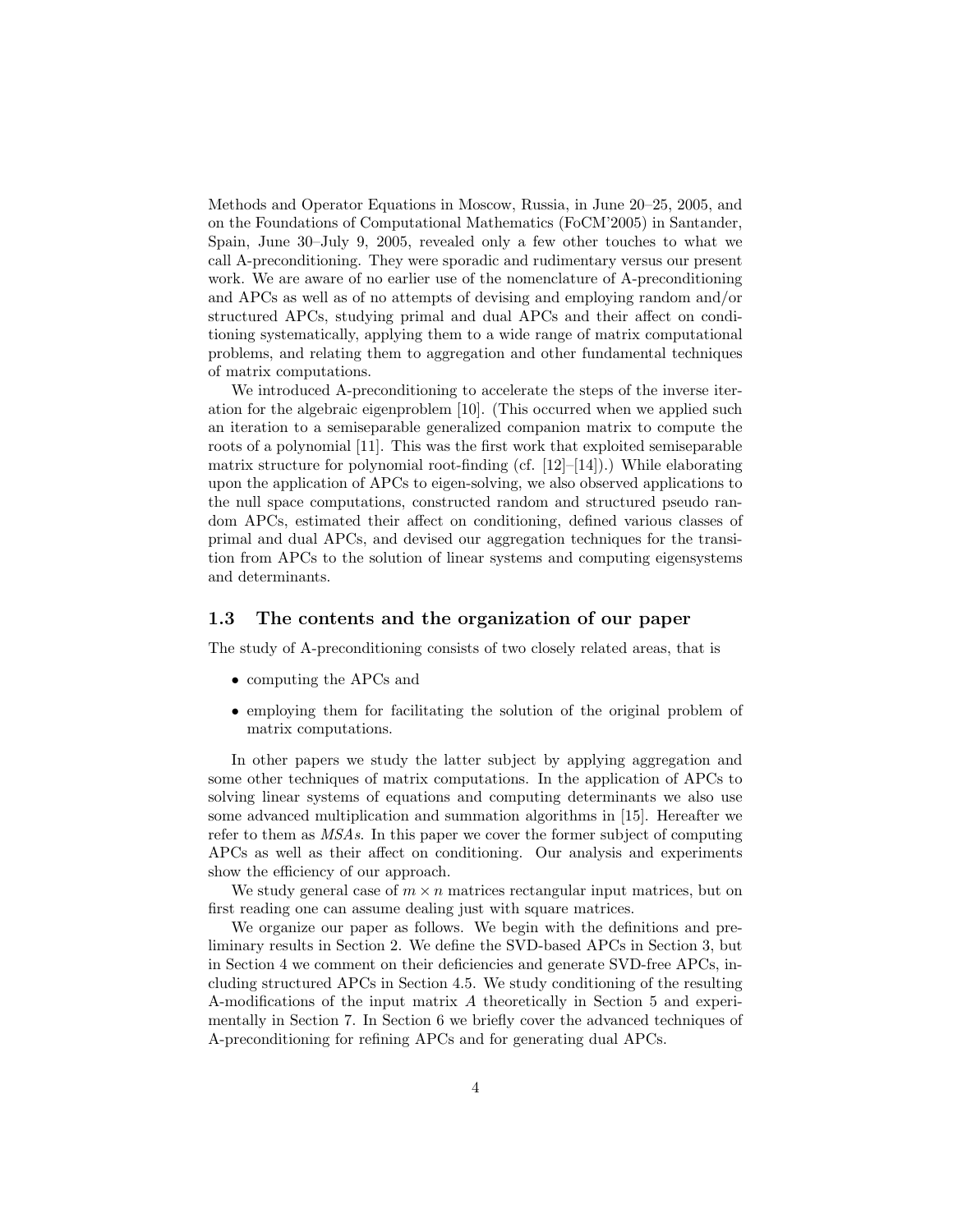Our numerical tests have been designed by the first author and performed by his coauthors, mostly by D. Ivolgin, X. Yan, and Y. Tang. Otherwise this work as well as all typos and other errors are due to the first author.

Acknowledgements. E. E. Tyrtyshnikov, S. A. Goreinov, and N. L. Zamarashkin from the Institute of Numerical Analysis of the Russian Academy of Sciences in Moscow, Russia, and B. Mourrain from the INRIA in Sophia Antipolis, France, provided the first author of this paper with the access to the computer and library facilities during his visits to their Institutes in 2005/06. X. Wang was the first reader of our papers on A-preconditioning and responded with his original contribution [16]. Helpful and encouraging were the interest and comments to our work from the participants of the cited Conferences in Moscow and Santander (particularly from J. W. Demmel, G. H. Golub, V. Olshevsky, L. Reichel, M. Van Barel, and a participant of FoCM'2005 who proposed the substitution of APCs for pivoting in the Gaussian elimination algorithm).

# 2 Basic definitions and preliminaries

## 2.1 Some basic definitions for matrix computations

Most of our basic definitions reproduce or slightly modify the customary definitions in  $[4]$ – $[6]$ ,  $[17]$ – $[20]$  for matrix computations, in particular, for Hermitian, unitary, singular, full-rank and rank deficient matrices, the  $k \times k$  identity matrices  $I_k$ ,  $k \times l$  matrices  $0_{k,l}$  filled with zeros, the transpose  $A<sup>T</sup>$  and the Hermitian transpose  $A^H$  of an  $m \times n$  matrix A, its 2-norm ||A|| and condition number cond A, its range (that is the span of its column vectors), its (right) null space  $N(A) = RN(A)$  and left null space  $LN(A)$ , rank  $\rho = \text{rank } A$ , left nullity lnul  $A = m - \rho$ , right nullity rnul  $A = n - \rho$ , and nullity nul  $A = \min\{m, n\} - \rho$ .

A matrix A is normalized if  $||A|| = 1$ .

 $diag(B_1, B_2)$  (resp.  $diag(B_i)_{i=1}^k$ ) is the  $2 \times 2$  and  $k \times k$  block diagonal matrix with the diagonal blocks  $B_1$  and  $B_2$  (resp.  $B_1, \ldots, B_k$ ).

 $(B_1, \ldots, B_k)$  is the  $1 \times k$  block matrix with the blocks  $B_1, \ldots, B_k$ .

A matrix A is a matrix basis for its range if its column set is linearly independent. A null vector, a null basis, and a null matrix basis for a matrix is a vector in, a basis for, and a matrix basis for its (right )null space, respectively. Similar concepts are defined for the left null space and for the left and right singular spaces.

We write  $Q(M)$  for the Q-factor of the size  $m \times n$  in the QR factorization of an  $m \times n$  matrix M of the full rank.

## 2.2 The SVDs, conditioning, and the generalized inverse

Next we cover some concepts that are more closely related to preconditioning. The Singular Value Decomposition (hereafter SVD, also called the full SVD) of an  $m \times n$  matrix A of a rank  $\rho$  is given by the equation  $A = S\Sigma T^H$ . Here  $S = (S^{(\rho)}, S^{(\text{nul})}) = (\mathbf{s}_j)_{j=1}^m$  and  $T = (T^{(\rho)}, T^{(\text{nul})}) = (\mathbf{t}_j)_{j=1}^n$  are square unitary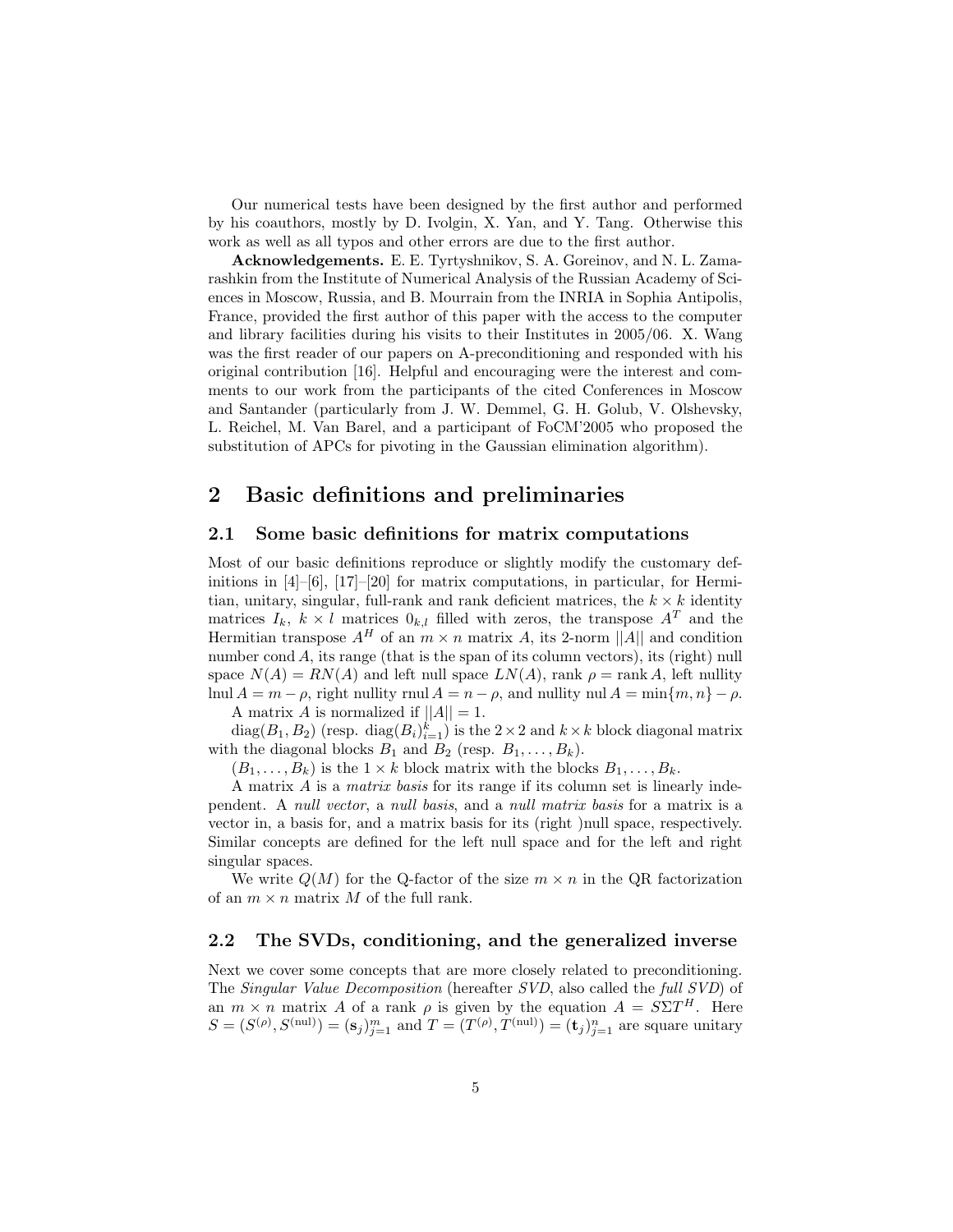matrices;  $S^{(nul)} = (\mathbf{s}_j)_{j=\rho+1}^m$  and  $T^{(nul)} = (\mathbf{t}_j)_{j=\rho+1}^n$  are left and right unitary null matrix bases for the matrix A, respectively;  $S^{(\rho)H}S^{(\rho)} = I_\rho$ ,  $T^{(\rho)H}T^{(\rho)} = I_\rho$ ;  $\Sigma = \text{diag}(\Sigma^{(\rho)}, 0_{l,r})$  is the  $m \times n$  matrix,  $l = \text{lnul } A = m - \rho$  and  $r = \text{lnul } A = n - \rho$  $\rho$  are the left and right nullity of the matrix A, respectively;  $\Sigma^{(\rho)} = \text{diag}(\sigma_j)_{j=1}^{\rho}$ is a diagonal matrix;  $\sigma_1 \geq \sigma_2 \geq \cdots \geq \sigma_\rho > 0$ ,  $\sigma_j = 0$  for  $j > \rho$ , and we write  $\sigma_j = +\infty$  for  $j < 1$ .

The scalars  $\sigma_j$  for  $j \geq 1$  are the *singular values* of the matrix A. The vectors  $s_j$  for  $j = 1, \ldots, m$  and  $t_j$  for  $j = 1, \ldots, n$  are the associated left and right singular vectors, respectively, so that the null vectors are the singular vectors associated with the singular value zero. The decomposition  $A = S^{(\rho)}\Sigma^{(\rho)}T^{(\rho)H} = \sum_{j=1}^{\rho} \sigma_j s_j \mathbf{t}_j^H$  is the *compact SVD* of the matrix  $\tilde{A}$ .

Recall that  $A\mathbf{t}_j = \sigma_j \mathbf{s}_j$  and  $\mathbf{s}_j^H A = \sigma_j \mathbf{t}_j^H$  for all  $j, A^H = T \Sigma^T S^H, A^H A =$  $T\Sigma^T \Sigma T^H$ , and  $AA^H = S\Sigma \Sigma^T S^H$ . Furthermore,  $||A|| = \sigma_1$ .

The Moore-Penrose generalized inverse of an  $m \times n$  matrix A of a rank  $\rho$ (also called the *pseudo inverse*) is the matrix  $A^{-} = \sum_{j=1}^{p} \sigma_j^{-1} \mathbf{t}_j \mathbf{s}_j^H$ . We write  $A^-$  instead of the customary  $A^+$  in [4], and we consistently write  $A^{-H}$  for  $(A^H)^- = (A^-)^H$ . We have  $A^- = A^{-1}$  if  $m = n = \rho$ ,

$$
A^{-} = (A^{H}A)^{-1}A^{H} \text{ if } m \ge n = \rho,
$$
 (2.1)

$$
A^{-} = A^{H} (AA^{H})^{-1} \text{ if } m = \rho \le n. \tag{2.2}
$$

We write  $n \gg d$  where the ratio  $n/d$  is large.

cond  $A = \sigma_1(A)/\sigma_\rho(A) = ||A|| \, ||A^-||$  is the condition number of a matrix A of a rank  $\rho$  (under the 2-norm).

A matrix A of a rank  $\rho$  is ill conditioned if  $\sigma_1 \gg \sigma_\rho$  and is well conditioned otherwise. A matrix A of any rank  $\rho > 1$  can be ill conditioned, e.g., where  $\sigma_1(A) \approx \sigma_j(A) \gg \sigma_{j+1}(A) \approx \sigma_{\rho}(A)$  for some  $j, 1 \leq j < \rho$ , but for a larger rank  $\rho$  it can be ill conditioned even if  $\sigma_j(A)/\sigma_{j+1}(A) \leq c$  for all j and a smaller bound  $c > 1$ . E.g., we can have cond  $A = 2^{100}$  for  $c = 2$  and  $\rho = 101$ .

## 2.3 The g-heads, (extended) h-tails, and  $(q, h)$ -matrices

Preconditioning is linked to the parts of the SVD represented by its largest and its smallest singular values, and its effect is measured in terms of the ratios of singular values. This motivates our next definitions.

The g-head,  $(q, h)$ -residue, h-tail, and extended h-tail of the SVD (cf. Section 1.1) are the triples

$$
(S^{(g)}, \Sigma^{(g)}, T^{(g)}), (S_{g,h}, \Sigma_{g,h}, T_{g,h}), (S_h, \Sigma_h, T_h), \text{ and } (S_h^{(ext)}, \Sigma_h^{(ext)}, T_h^{(ext)}),
$$

respectively, where g and  $h < \rho - g$  are two nonnegative integers,  $S^{(g)} = (\mathbf{s}_j)_{j=1}^g$ ,

$$
S_{g,h} = (\mathbf{s}_j)_{j=g+1}^{\rho-h}, \quad S_h = (\mathbf{s}_j)_{j=\rho-h+1}^{\rho}, \quad S_h^{(\text{ext})} = (S_h, S^{(nul)}) = (\mathbf{s}_j)_{j=\rho-h+1}^m,
$$

$$
T^{(g)} = (\mathbf{t}_j)_{j=1}^g, \quad T_{g,h} = (\mathbf{t}_j)_{j=g+1}^{\rho-h}, \quad T_h = (\mathbf{t}_j)_{j=\rho-h+1}^{\rho},
$$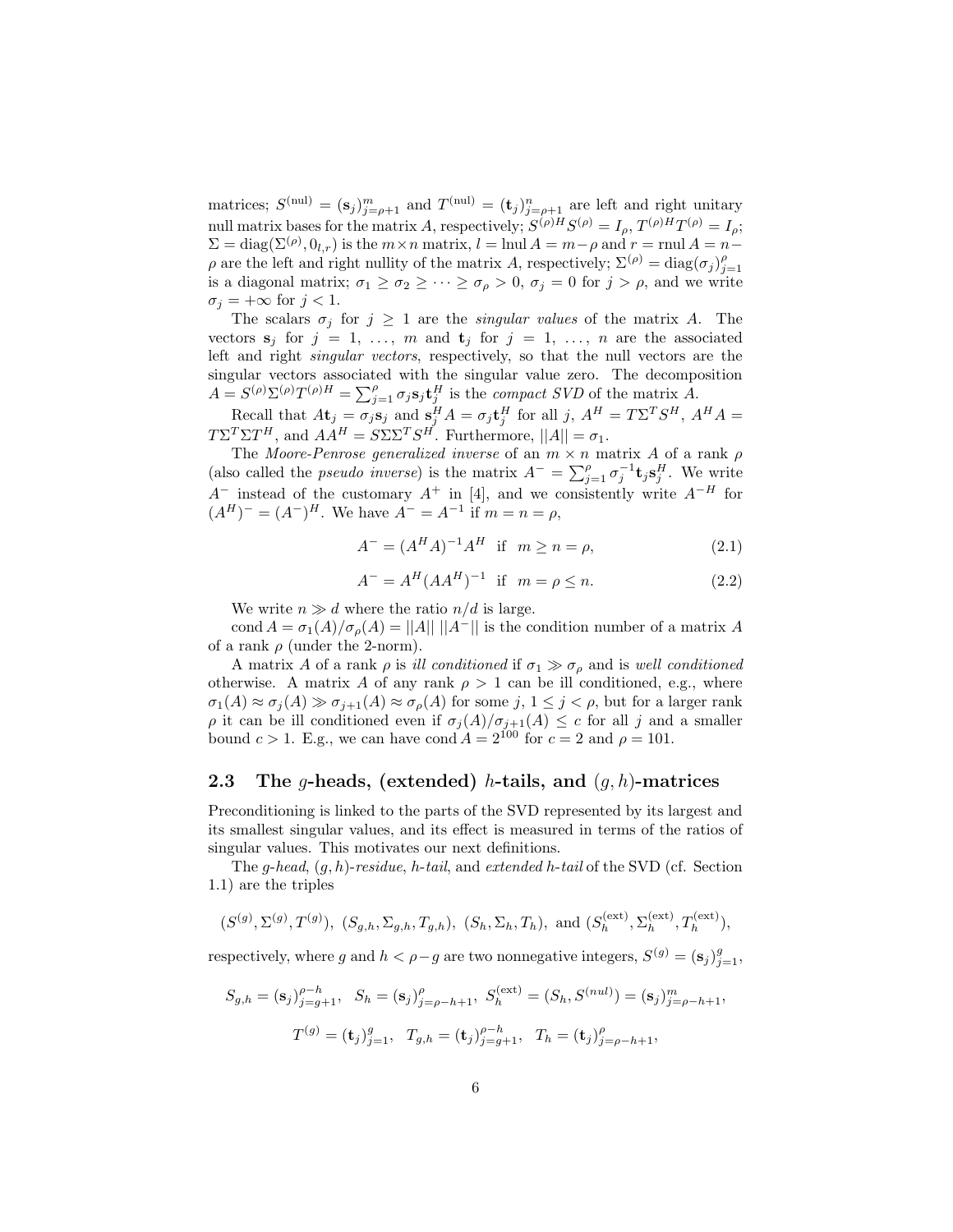$$
T_h^{(ext)} = (T_h, T^{(nul)}) = (\mathbf{t}_j)_{j=\rho-h+1}^n,
$$
  
\n
$$
\Sigma^{(g)} = \text{diag}(\sigma_j)_{j=1}^g, \Sigma_{g,h} = \text{diag}(\sigma_j)_{j=g+1}^{\rho-h},
$$
  
\n
$$
\Sigma_h = \text{diag}(\sigma_j)_{j=\rho-h+1}^{\rho}, \quad \Sigma_h^{(ext)} = \text{diag}(\Sigma_h, 0_{l,r}),
$$

and  $M^{(0)}$  and  $M_0$  are empty matrices for M denoting S,  $\Sigma$ , or T.

A matrix A of a rank  $\rho$  is a  $(q, h)$  matrix if its  $(q, h)$ -residue is well conditioned, whereas its  $(g+1)$ -head and  $(h+1)$ -tail are ill conditioned or equivalently if  $\sigma_1 \gg \sigma_{g+1}$  and  $\sigma_{\rho-h+1} \gg \sigma_{\rho}$ , whereas the ratio  $\sigma_{g+1}/\sigma_{\rho-h+1}$  is not large. A matrix is a strictly  $(g, h)$  matrix if it is a  $(g, h)$  matrix and if its g-head and h-tail are well conditioned, whereas  $\sigma_g \gg \sigma_{g+1}$  and  $\sigma_{\rho-h} \gg \sigma_{\rho-h+1}$  or equivalently if the ratios  $\sigma_1/\sigma_g$ ,  $\sigma_{g+1}/\sigma_{\rho-h+1}$ , and  $\sigma_{\rho-h}/\sigma_\rho$  are not large, whereas

 $\sigma_g \gg \sigma_{g+1}$  and  $\sigma_{\rho-h+1} \gg \sigma_{\rho-h}$ .

In this paper the  $(g, h)$ -matrices are usually the  $(g, 0)$  or  $(0, h)$  matrices.

A strictly  $(0, h)$  matrix A of a rank  $\rho$  has exactly h small positive singular values. We call h its numerical nullity and  $\rho - h$  its numerical rank and write  $h = \text{nnul } A, \rho - h = \text{nrank } A.$ 

## 3 SVD-based APPs

### 3.1 Null-based ACs and SVD-based APCs

We begin with two straightforward algorithms for computing ACs and APCs provided we know some bases for the respective null spaces and singular spaces.

#### Algorithm 3.1. Computing a null-based AC.

INPUT: an  $m \times n$  matrix A of a rank  $\rho$  and the left and right unitary null matrix bases  $S^{(null)} = (\mathbf{s}_j)_{j=\rho+1}^m$  and  $T^{(null)} = (\mathbf{t}_j)_{j=\rho+1}^n$  of the matrix A.

OUTPUT: two matrices U and V and the matrix of full rank  $u = \min\{m, n\}$ ,

$$
C = A + UV^H = \sum_{j=1}^{\rho} \sigma_j \mathbf{s}_j \mathbf{t}_j^H + \sigma \sum_{j=\rho+1}^{u} \mathbf{s}_j \mathbf{t}_j^H.
$$
 (3.1)

COMPUTATIONS:

Fix a positive  $\sigma$  and compute and output a pair of matrices

$$
U = (\sigma \mathbf{s}_j)_j, \ V = (\mathbf{t}_j)_j \quad \text{for} \quad j = \rho + 1, \dots, u. \tag{3.2}
$$

#### Algorithm 3.2. Computing an SVD-based APC.

INPUT: an  $m \times n$  matrix A of a rank  $\rho$ , two nonnegative integers q and h such that  $g + h \leq \rho$ , the g-head and the h-tail of the compact SVD  $A =$  $S^{(\rho)}\Sigma^{(\rho)}T^{(\rho)H}$  (that is the g first and the h last columns of the matrices  $S^{(\rho)}, \Sigma^{(\rho)},$  and  $T^{(\rho)H}$ ), and a positive  $\sigma$  in the range  $[\sigma_{g+1}, \sigma_{\rho-h}]$ .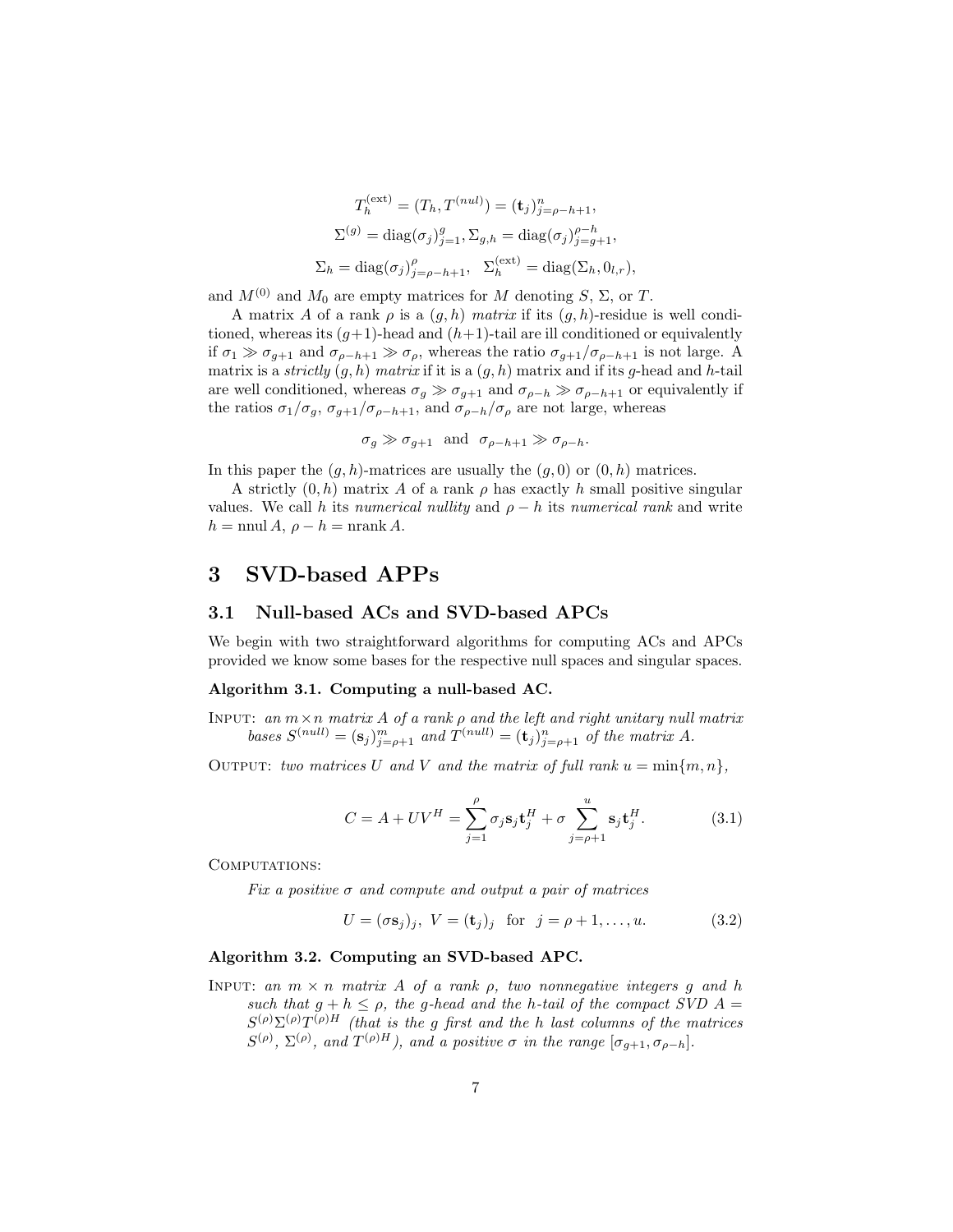OUTPUT: a pair of matrices U of size  $m \times r$  and V of size  $n \times r$  such that

$$
cond(A + UV^H) = \max\{\sigma, \sigma_{g+1}\}/\min\{\sigma, \sigma_{\rho-h}\}.
$$
 (3.3)

Here  $r = g + h$  for  $\sigma_g > \sigma > \sigma_{\rho-h+1}$ ,  $r = g + h - 1$  for  $\sigma = \sigma_g > \sigma_{\rho-h+1}$ and for  $\sigma_q > \sigma = \sigma_{\rho-h+1}$ , and  $r = \rho - h - 2$  for  $\sigma = \sigma_q = \sigma_{\rho-h+1}$ .

COMPUTATIONS:

Compute and output a pair of matrices U of size  $m \times r$  and V of size  $n \times r$ such that

$$
UV^H = \sum_{j=1}^g (\sigma - \sigma_j) \mathbf{s}_j \mathbf{t}_j^H + \sum_{j=\rho-h+1}^{\rho} (\sigma - \sigma_j) \mathbf{s}_j \mathbf{t}_j^H,
$$

 $U = ((\sigma - \sigma_j) \mathbf{s}_j)_j, \ V = (\mathbf{t}_j)_j \text{ for } j = 1, \dots, g; \rho - h + 1, \dots, \rho.$  (3.4)

Observe that

$$
C = A + UV^H = \sum_{j=g+1}^{\rho-h} \sigma_j \mathbf{s}_j \mathbf{t}_j^H + \sigma \widehat{\sum}_j \mathbf{s}_j \mathbf{t}_j^H
$$
 (3.5)

where the symbol  $\sum_j$  stands for a sum over j ranging from one to g and from  $\rho - h + 1$  to  $\rho$ .

## 3.2 APCs of the optimal rank

It is quite surprising that the same decrease of  $\text{cond } A$  as with Algorithm 3.2 for  $r = q + h$  can be always achieved with an APC of rank max $\{q, h\}$ , and this is the optimum decrease of the rank [16]. To compute such an APC, first bring the input matrix  $A = S^H \Sigma T$  to the diagonal form  $\Sigma$  and then recursively apply the following result [16].

**Theorem 3.1.** For any numbers  $a_1 \geq b_1 \geq b_2 \geq a_2 > 0$ , there exist real numbers u and v such that the  $2 \times 2$  matrix

$$
\begin{pmatrix} a_1 - u^2 & -uv \ -uv & a_2 - v^2 \end{pmatrix}
$$

has singular values  $b_1$  and  $b_2$ .

This APC is Hermitian and/or real if so is the input matrix.

Remark 3.1. Theorem 3.1 also supports computing an APC of a rank r that collapses  $2r+1$  distinct singular values given with the associated singular vectors into a single median value.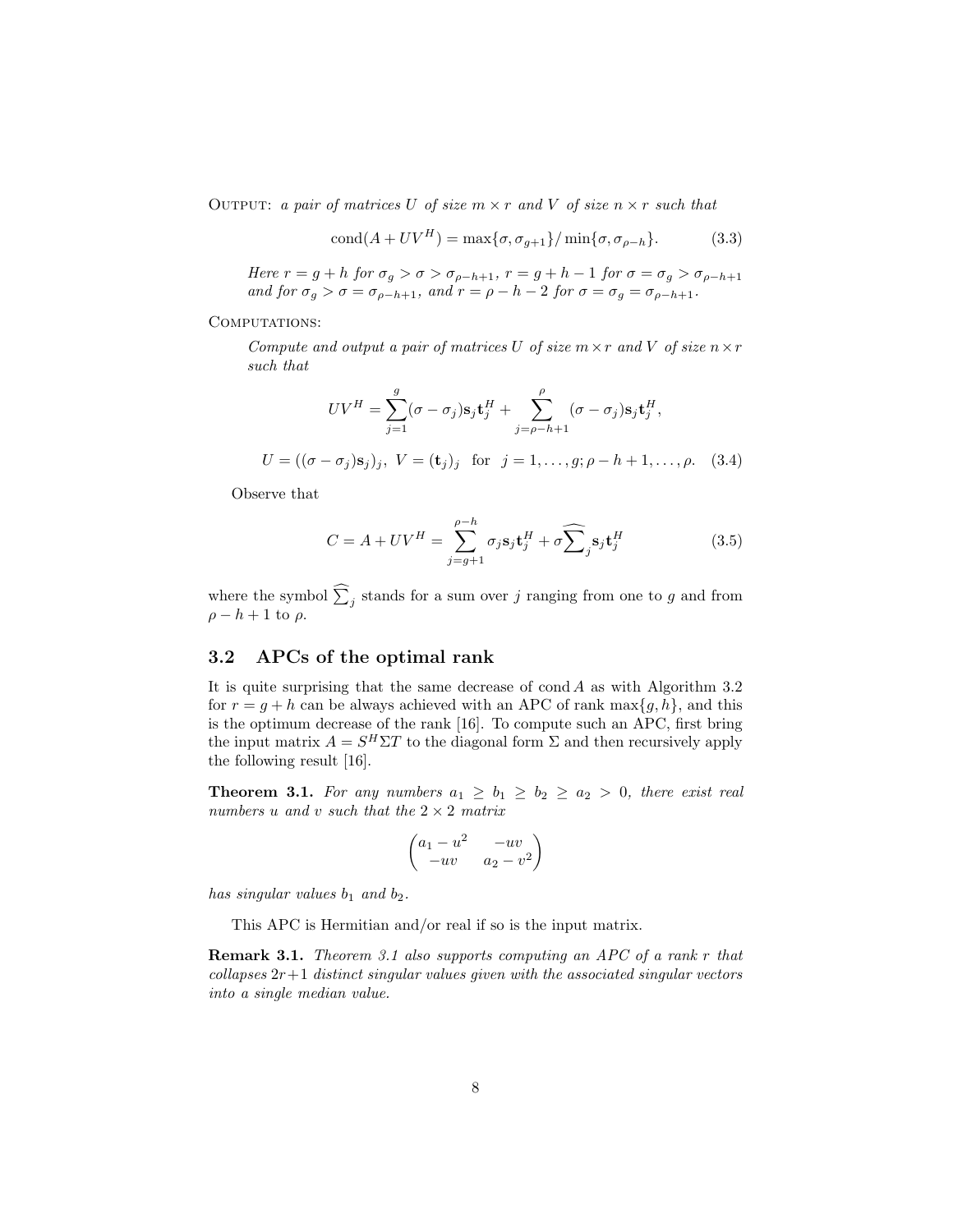## 4 SVD-free ACs and APCs

## 4.1 SVD-free APPs versus SVD-based APPs and MPPs

We run into two problems with the SVD-based preconditioning.

- a) Realistically, approximations to the g-heads of the SVDs of an input matrix A for smaller positive q are readily available, but the task is more costly for the h-tails of the SVDs [4, Sections 9.1 and 9.2], [5, pages 366 and 367], [20].
- b) The SVD does not preserve matrix structure and sparseness.

We avoid both problems by using SVD-free low-cost random APPs.

## 4.2 Error-free A-preconditioning

Given a  $(g, 0)$  matrix A and its APC  $UV^H$ , the rounding errors of computing the A-modification  $C = A + UV^H$  are of the order of  $\epsilon ||A|| = \epsilon \sigma_1(A)$  where  $\epsilon$  is the unit roundoff (the machine epsilon). They are large relatively to the output norm  $\tilde{\sigma} = ||A + UV^H|| = \max\{\sigma, \sigma_{g+1}\}\$ if  $\sigma_1 \gg \tilde{\sigma}$  and can ruin the effect of preconditioning. No such a problem arises for APCs for  $(0, h)$  matrices A.

Even for  $(q, 0)$  matrices, however, we can compute the APC error-free by filling the generators U and V with shorter numbers and/or applying the MSAs in [15]. (Recall that the small-norm perturbations of the generators caused by the truncation of their entries keep the matrix  $C$  well conditioned.)

### 4.3 Randomized ACs

Our next theorem links the ranks of a random APP  $UV^H$  and of the Amodification  $C = A + UV^H$  of an  $m \times n$  matrix A. We first sketch the main claims of this theorem by writing  $u = \min\{m, n\}$  and " $\implies$ " for "implies" and then state and prove it formally.

$$
\{\operatorname{rank} C = u\} \Longrightarrow \{r \ge \operatorname{null} A\},\
$$

 $\{r \geq \text{null } A \text{ for random unitary } U \text{ and } V\} \Longrightarrow \{\text{rank } C = u \text{ (likely)}\}.$ 

We recall some basic definitions and a basic result for randomized algebraic computations.

Random sampling of elements from a finite set  $\Delta$  is their selection from the set  $\Delta$  at random, independently of each other, and under the uniform probability distribution on  $\Delta$ . A matrix is *random* if its entries are randomly sampled (from a fixed finite set  $\Delta$ ).

An  $k \times l$  random unitary matrix is the  $k \times l$  Q-factor  $Q(M)$  in the QR factorization of random  $k \times l$  matrix M of the full rank.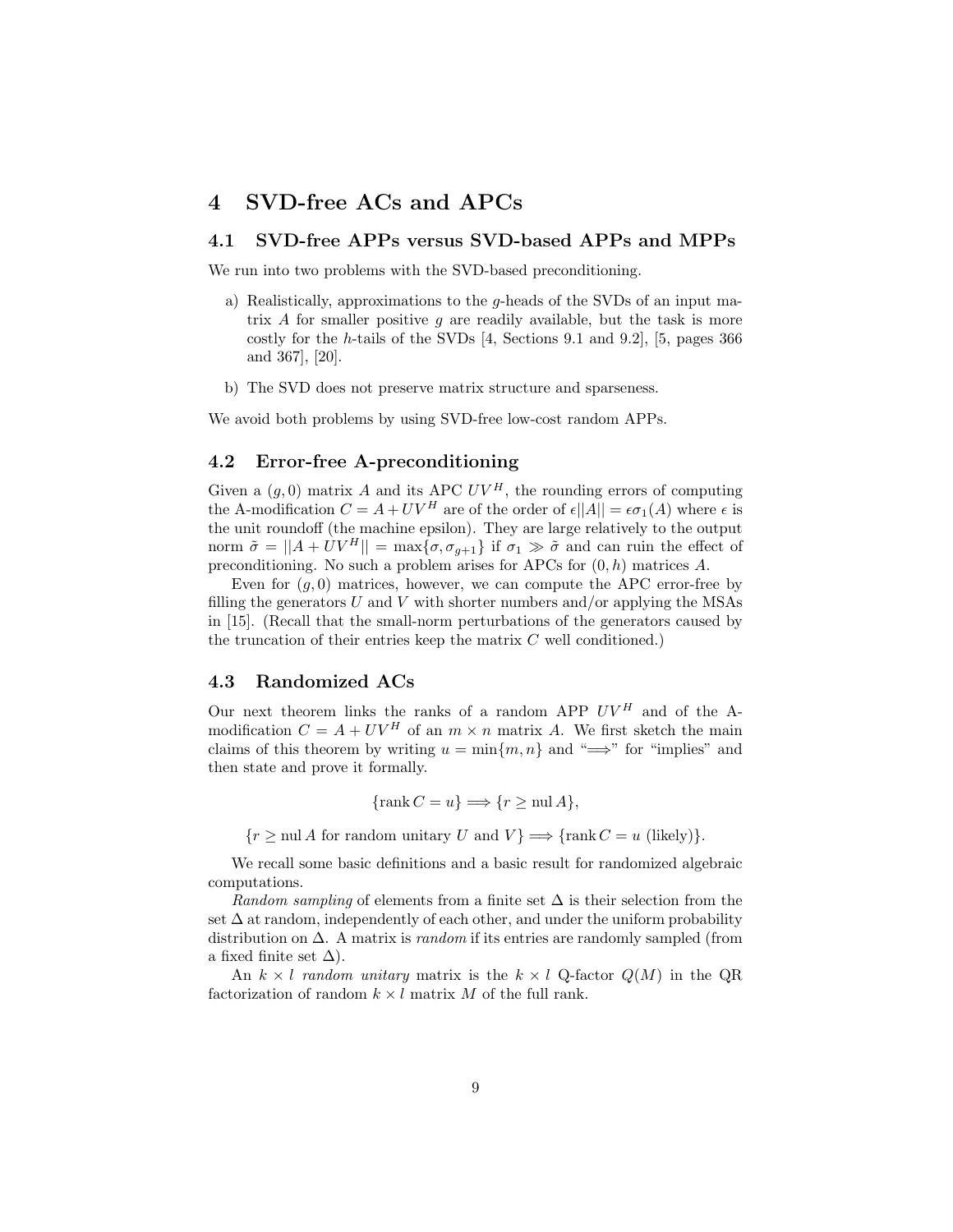**Lemma 4.1.** [21] (cf. also [22], [23]). For a finite set  $\Delta$  of cardinality  $|\Delta|$ , let a polynomial in m variables have total degree d, let it not vanish identically on the set  $\Delta^m$ , and let the values of its variables be randomly sampled from the set  $\Delta$ . Then the polynomial vanishes with a probability of at most  $d/|\Delta|$ .

**Theorem 4.1.** For a finite set  $\Delta$  of cardinality  $|\Delta|$  in a ring  $\mathbb{R}$ ,  $u = \min\{m, n\}$ , and four matrices  $A \in \mathbb{R}^{m \times n}$  of a rank  $\rho$ ,  $U \in \Delta^{m \times r}$ ,  $V^T \in \Delta^{r \times n}$ , and  $C =$  $A + UV^T$ , we have

- a) rank  $C \leq r + \rho$ ,
- b) rank  $C = u$  with a probability of at least  $1 \frac{2r}{|\Delta|}$  if  $r + \rho \geq u$  and either the entries of both matrices U and V have been randomly sampled from the set  $\Delta$  or  $U = V$  and the entries of the matrix U have been randomly sampled from this set,
- c) rank  $C = u$  with a probability of at least  $1 \frac{r}{|\Delta|}$  if  $r + \rho \geq u$ , the matrix  $U$  (respectively  $V$ ) has full rank r, and the entries of the matrix  $V$ (respectively U) have been randomly sampled from the set  $\Delta$ .

*Proof.* Part a) is verified immediately. Now let  $r+\rho \geq u$ , let a  $u \times u$  submatrix  $A_u$ of the matrix A have rank  $\rho$ , and let  $C_u = A_u + (UV^T)_u$  denote the respective  $u \times u$  submatrix of the matrix C. Then clearly, rank  $C = \text{rank } C_u = u$  if  $U = V$  and if the entries of the matrix U are indeterminates. Since det  $C_u$  is a polynomial of a total degree of at most  $2(u - \rho) \leq 2r$  in these entries, part b)<br>follows from Lemma 4.1 Part c) is proved similarly to part b) follows from Lemma 4.1. Part c) is proved similarly to part b).

We can recursively generate random APPs  $UV^H$  of ranks  $r = 0, 1, \ldots$  and stop where we either arrive at an AC or exceed a fixed upper bound  $r(+)$  on r. Foreseeing an extension to numerical computation of APCs, we choose random unitary matrices U and V for a normalized matrix A.

#### Algorithm 4.1. Randomized computation of a unitary AC.

- INPUT: a normalized  $m \times n$  matrix A of an unknown rank  $\rho \leq u = \min\{m, n\},\$ an integer  $r(+) \geq u - \rho$ , and a black box Subroutine FULL RANK that tests if a matrix has full rank.
- OUTPUT: FAILURE or an integer r such that  $u \rho \le r \le r(+)$  and a pair of unitary matrices U of size  $m \times r$  and V of size  $n \times r$  such that the matrix  $C = A + UV^H$  has full rank u.

INITIALIZATION:

Set  $r \leftarrow 0$ ,  $U \leftarrow \emptyset^{m \times 0}$ , and  $V \leftarrow \emptyset^{n \times 0}$  where  $\emptyset^{i \times 0}$  is the empty  $i \times 0$ matrix.

COMPUTATIONS:

1. If r exceeds  $r(+)$ , stop and output FAILURE.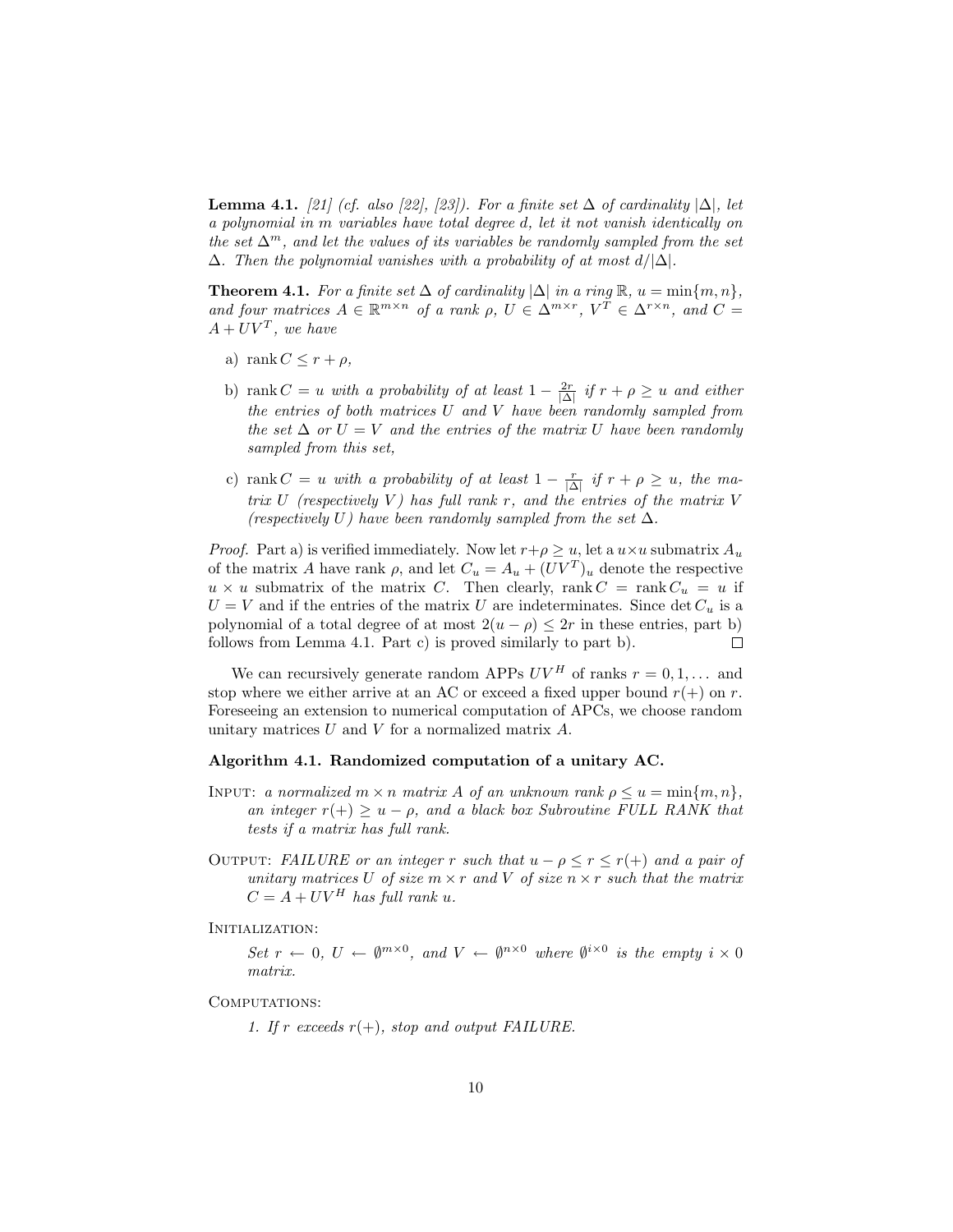2. Otherwise apply Subroutine FULL RANK to test if the A-modification  $C = A + UV^H$  has full rank. If so, output the integer r and the matrices U and V and stop.

3. Otherwise sample two normalized random vectors  $\bf{u}$  and  $\bf{v}$  of dimension *n* such that  $U^H$ **u** = **0** and  $V^H$ **v** = **0** (unless  $r = 0$ ), set  $r \leftarrow r + 1$ ,  $U \leftarrow (U, \mathbf{u})$ , and  $V \leftarrow (V, \mathbf{v})$ , and go to Stage 1.

In virtue of Theorem 4.1, Algorithm 4.1 is correct and is likely to output  $r = u - \rho = \text{null } A.$ 

Remark 4.1. The latter feature enables uncertified randomized computation of the rank and the nullity of a matrix. Observe that  $r = \text{rnu}$  A if and only if  $AC^-U = 0$  provided U is a full rank matrix.

The most costly stage of the algorithm is the applications of the Subroutine FULL RANK to the matrices C. We expect to apply the Subroutine  $u-\rho$  times when we proceed as above but at most  $2\lceil \log_2(u - \rho) \rceil$  times if we incorporate the binary search for the nullity.

## 4.4 Extension to computing APCs and their consistent scaling

To implement Algorithm 4.1 numerically, one should just replace Subroutine FULL RANK with estimating whether  $\text{cond } C$  exceeds a fixed tolerance bound. Applied to a  $(0, h)$  matrix A, the resulting algorithm either fails (in some pathological cases) or outputs a well conditioned A-modification  $C = A + UV^H$ . Here is a sketch of an extension of Theorem 4.1 that supports the algorithm,

 $\{\operatorname{nrank} C = u\} \Longrightarrow \{r > \operatorname{nnul} A\},\$ 

 ${r \geq \text{nnul } A \text{ and random unitary } U \text{ and } V} \implies \{\text{nrank } C = u \text{ (likely)}\}.$ 

Suitably scaled and well conditioned, rather than unitary, random APPs can be more readily consistent with a desired matrix structure and are still likely to be APCs according to our analysis in Section 5 and the test results in Section 7.

Let us specify suitable scaling. An APP  $UV^H$  is scaled consistently with a  $(0, h)$  matrix A, and the pair of A and  $UV^H$  is scaled consistently, if the ratio  $||A||/||UV^H||$  is neither large nor small. We can scale APPs by the powers of two to avoid rounding errors.

### 4.5 Structured and sparse APPs

All APPs of small ranks are structured, but next we supply various examples of sparse and/or structured APPs of any rank. In our extensive tests, these APPs were typically APCs for all classes of tested input matrices. Hereafter we call these APPs pseudo random. More examples of them are expected and welcome from the readers.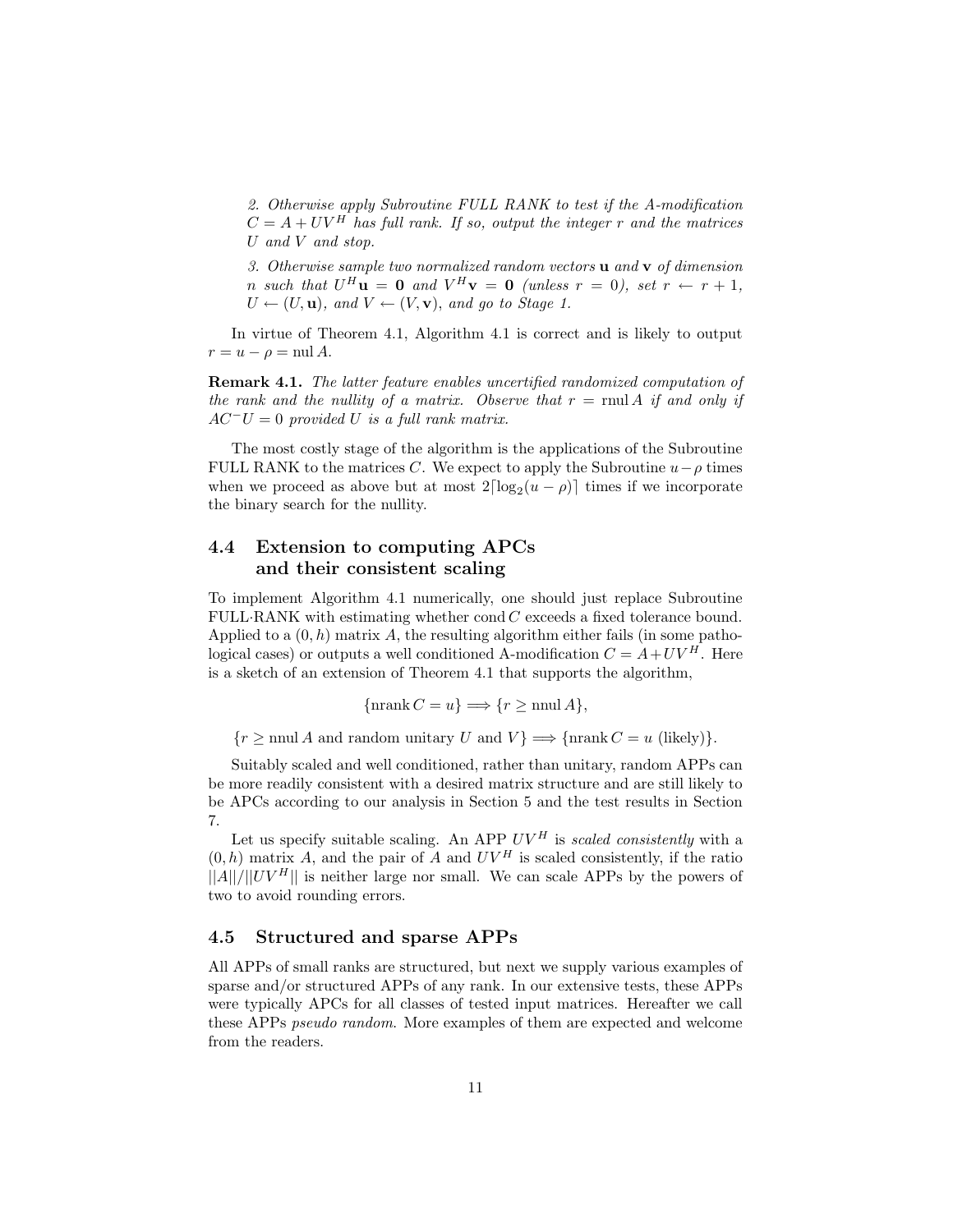**Example 4.1. Circulant APPs.**  $UV^H = F^{-1}D_rF$  for the  $n \times n$  unitary matrix  $F = \frac{1}{\sqrt{n}} (\exp{\frac{2\pi i j \sqrt{-1}}{n}})_{i,j=0}^{n-1}$  of the discrete Fourier transform at the nth roots of unity and for the  $n \times n$  diagonal matrix  $D_r = \text{diag}(d_i)_{i=0}^{n-1}$  that has exactly r nonzero entries fixed or sampled at random in a fixed set S and placed at r fixed or random positions on the diagonal. Such an APP  $UV^H$  is a circulant matrix of the rank r that has the first column  $F^{-1}$ **d** for **d** =  $(d_i)_{i=0}^{n-1}$ (cf., e.g., [24, Theorem 2.6.4]). It is sufficient to perform  $O(n \max\{r, \log n\})$ ops to multiply it by a vector. The bound decreases to  $O(n \log r)$  where the r nonzeros occupy r successive positions on the diagonal. If S is a real set, then the APP is Hermitian. If the set S lies in the annulus  $\{x: d_{-} \leq |x| \leq d_{+}\},\$ then  $\text{cond}(UV^H) = \text{cond} D_r \leq d_+/d_-$ .

**Example 4.2. f-circulant APPs** [24, Section 2.6]. In the previous example replace the matrix F with the matrix  $FD$ <sub>-</sub> where  $D$ <sub>-</sub> = diag $(g<sup>i</sup>)<sub>i=0</sub><sup>i-1</sup>$  and g is a primitive n-th root of a nonzero scalar f. In this case the APP is fcirculant. (It is circulant for  $f = 1$  and skew-circulant for  $f = -1$ .) As in the previous example, one can readily bound the condition number of the APP and the arithmetic cost of its multiplication by a vector.

Example 4.3. Hermitian Toeplitz-like APPs I. Define a Hermitian and nonnegative definite Toeplitz-like  $APP$   $UU^H$  for an  $n \times r$  well conditioned Toeplitz matrix U of full rank (we assume the definitions of Toeplitz-like matrices in [24]). Either fix such a matrix or define it by varying u random parameters for a nonnegative integer  $u < n + r$  until you yield well conditioning. Output FAILURE if this does not work. The APP has a rank of at most r and a displacement rank of at most four and can be multiplied by a vector in  $O(n \log r)$ ops.

Example 4.4. Structured or sparse Hermitian APPs I. Define an APP  $UU^H$  where  $U = PW$ ,  $P$  is a fixed or random  $n \times n$  permutation matrix (in the simplest case  $P = I_n$ ) and W is a fixed or random  $n \times r$  block of the  $n \times n$  matrix of the discrete Fourier, sine or cosine transform [24, Section 3.11], or of another well conditioned matrix with a fixed structure such as the sparseness structure [25], [26], the displacement structure of Toeplitz, Hankel, Vandermonde, or Cauchy types (cf. [24] and the bibliography therein), or the semi-separable (rank) structure (cf. the bibliography in [27]). We can apply random diagonal scaling to sparse and semiseparable matrices. Example 4.3 is the special case where  $P = I_n$  and W is a Toeplitz matrix. The complexity bounds for multiplication by a vector are extended with the adjustment to the structure of the APP.

Example 4.5. Hermitian Toeplitz-like APPs II. Define a Hermitian and nonnegative definite Toeplitz-like  $APP$  UU<sup>H</sup> for an  $n \times r$  Toeplitz matrix  $U =$  $(T_1, 0_{r,n_1}, \ldots, T_k, 0_{r,n_k})^T$ . Here  $T_i$  are  $r \times r$  Toeplitz matrices,  $0_{r,n_i}$  are  $r \times n_i$ matrices filled with zeros for  $i = 1, \ldots, k$ , and  $k, n_1, \ldots, n_k$  are positive integers (fixed or random) such that  $kr + n_1 + \cdots + n_k = n$ . Fix or choose at random the Toeplitz matrices  $T_i$  such that the resulting matrix U is well conditioned.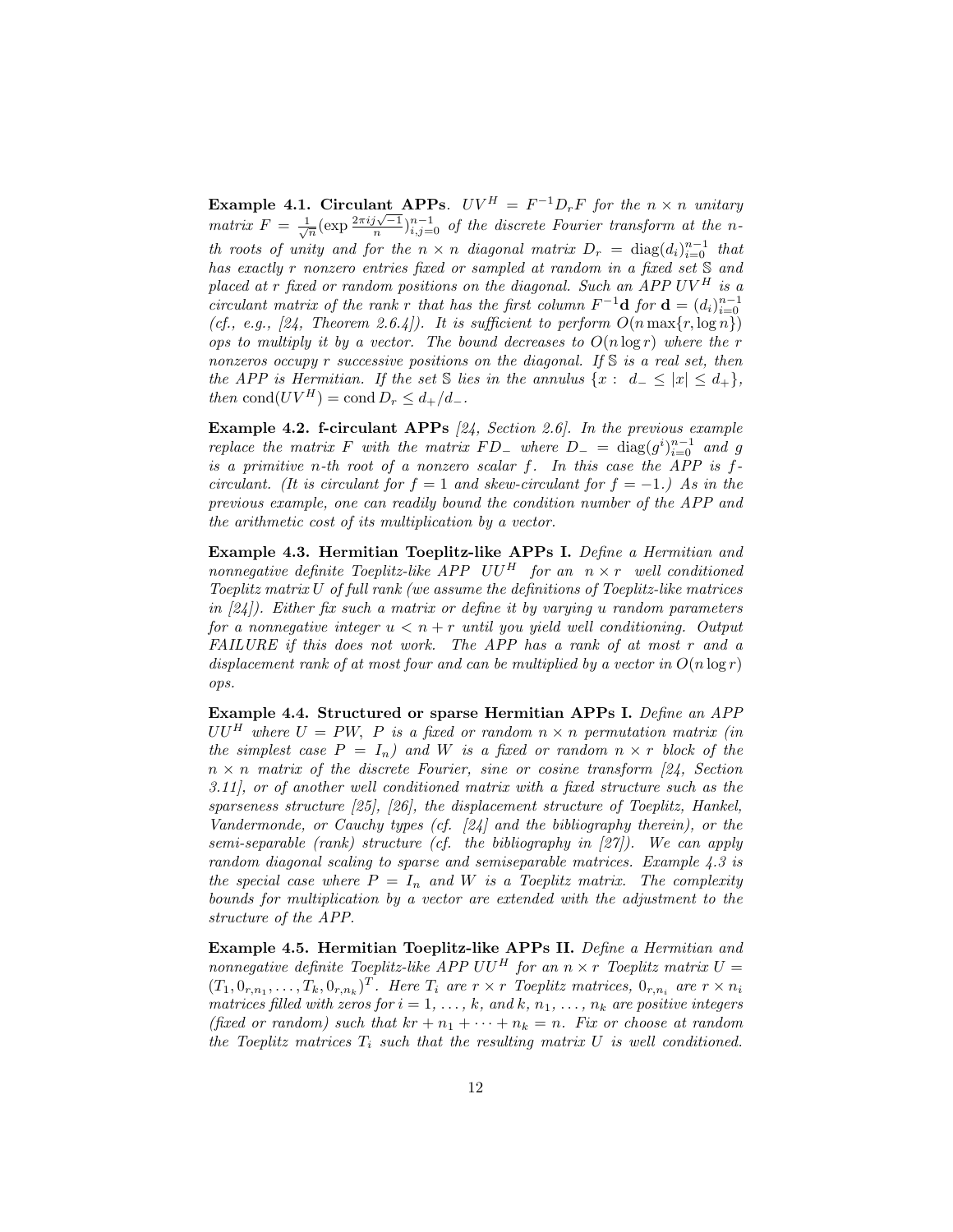$T_i$  can denote general Toeplitz matrices or special, e.g., circulant,  $f$ -circulant, triangular Toeplitz or banded Toeplitz matrices. For general Toeplitz matrices  $T_1, \ldots, T_k$ , the APP has a displacement rank of at most  $2k \leq 2\lfloor n/r \rfloor$  and can be multiplied by a vector in  $O(kr \log r)$  flops. For banded Toeplitz matrices  $T_i$ with a constant bandwidth we only need  $O(kr)$  flops to multiply the APP by a vector. For  $T_i = c_i I_r$  the matrix U has orthogonal columns, and we make it unitary by choosing the scalars  $c_1, \ldots, c_k$  such that  $c_1^2 + \cdots + c_k^2 = 1$ .

Example 4.6. Structured or sparse Hermitian APPs II. Define a well conditioned APP  $UU^H$  where  $U = P(T_1, 0_{r,n_1}, \ldots, T_k, 0_{r,n_k})^T$  for an  $n \times n$  permutation matrix P and integers  $k, n_1, \ldots, n_k$  chosen as in Example 4.5 but for all i let  $T_i$  be  $r \times r$  fixed or random structured matrices, e.g., the matrices of the discrete Fourier, sign or cosine transforms, matrices with a fixed displacement structure, semi-separable (rank structured) matrices, or sparse matrices with fixed patterns of sparseness (see the bibliography listed in Example  $4.4$ ). Example 4.5 is the special case where  $P = I_n$  and  $T_i$  are Toeplitz matrices.

# 5 APPs and conditioning

In this section we assume a square matrix A. Part of our study extends to its rectangular submatrices and matrices embedding it.

First we consider a normalized singular well conditioned matrix A with nullity r and a random unitary APP  $UV^H$  of rank r and show that the Amodification  $C = A + UV^H$  is expected to be nonsingular and well conditioned. Then we extend this result to  $(0, r)$  matrices lying near such a matrix A and to a consistently scaled random and well conditioned APP  $UV^H$  of rank r.

In [16] this result is rederived directly for such a neighbourhood of a rank deficient matrix and is further refined in the Hermitian and Hermitian positive definite cases. The results in the latter cases can be viewed as a quantitative complement to the interlacing property of the eigenvalues of the Hermitian matrices A and  $C = A + U U^H$  [4, Theorem 8.5.3], [9, Section 3.2.1], [28], [29].

## 5.1 ACs and conditioning

We first factorize the A-modification C.

**Theorem 5.1.** Let A be an  $n \times n$  matrix of rank  $\rho = n - r$ , so that  $r = \text{null } A$ . Let U and V be  $n \times r$  matrices such that the  $n \times n$  matrix  $C = A + UV^H$  is nonsingular. Let  $A = S\Sigma T^H$  be the SVD of the matrix A, where the matrices  $S^H$ and  $T^{\tilde{H}}$  are unitary,  $\Sigma = \text{diag}(\Sigma_A, 0_r)$ , and  $\Sigma_A = \text{diag}(\sigma_j)_{j=1}^{\rho}$  is the diagonal matrix of the singular values of the matrix A. Write

$$
S^{H}U = \begin{pmatrix} U_{\rho} \\ U_{r} \end{pmatrix}, T^{H}V = \begin{pmatrix} V_{\rho} \\ V_{r} \end{pmatrix}, R_{U} = \begin{pmatrix} I_{\rho} & U_{\rho} \\ 0 & U_{r} \end{pmatrix}, R_{V} = \begin{pmatrix} I_{\rho} & V_{\rho} \\ 0 & V_{r} \end{pmatrix}
$$

where the matrices  $U_r$  and  $V_r$  have size  $r \times r$ . Then

a)  $C = SR_U \text{ diag}(\Sigma_A, I_r) R_V^H T^H$  and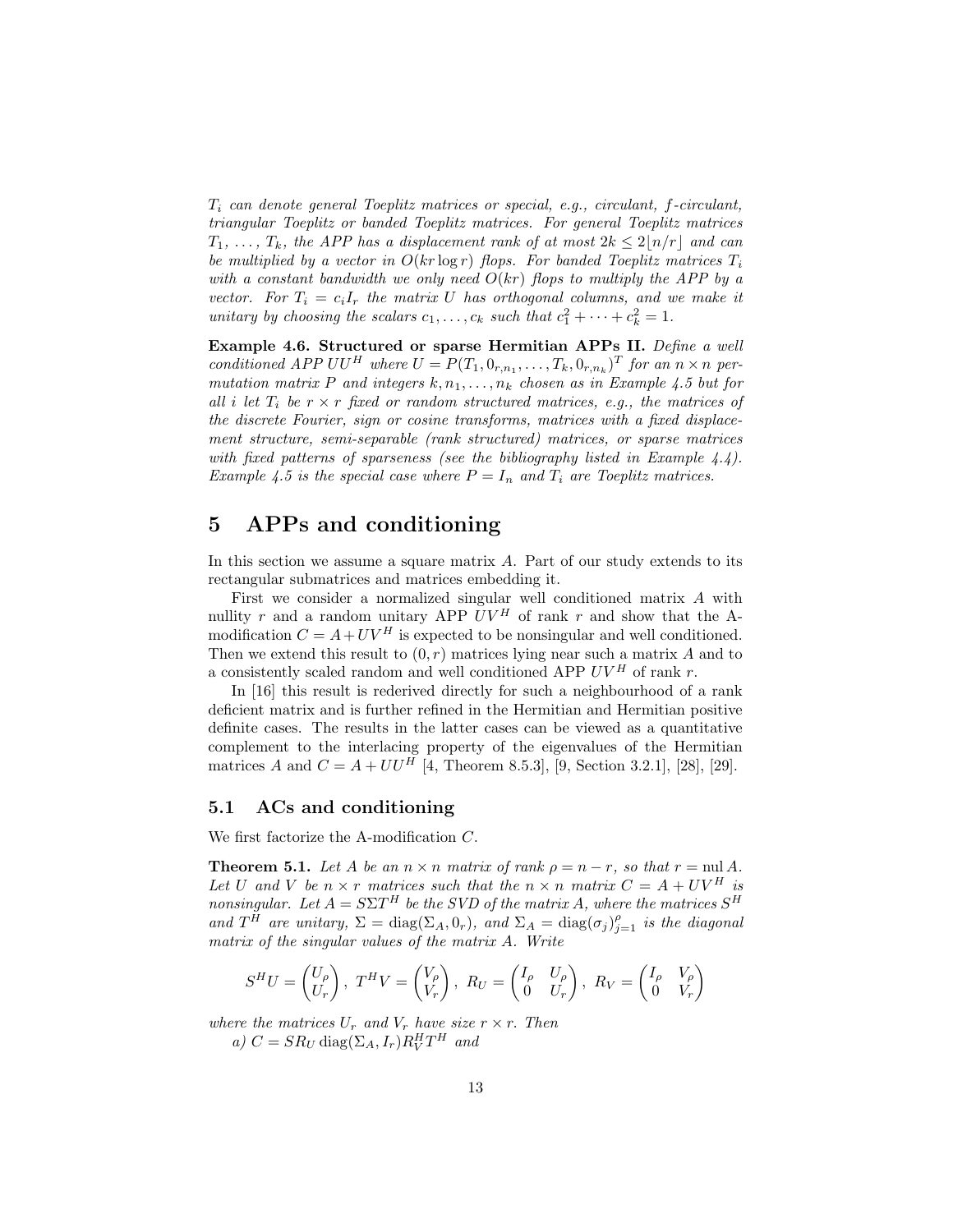b) the matrices  $R_U$ ,  $R_V$ ,  $U_r$ , and  $V_r$  are nonsingular.

*Proof.* Write  $\tilde{C} = \Sigma + S^H UV^H T$ . Observe that  $C = A + UV^H = S \Sigma T^H +$  $SS^HUV^HTT^H = S\tilde{C}T^H, R_U\Sigma R_V^H = \Sigma, S^HU = R_U\left(\frac{0}{L}\right)$  $\overline{ }$ , and  $T^H V =$  $I_r$  $\sqrt{0}$ ). Deduce that  $\tilde{C} = R_U \Sigma R_V^H + R_U \text{ diag}(0, I_r) R_V^H = R_U \text{ diag}(\Sigma_A, I_r) R_V^H$ .  $R_V$  $I_r$ Substitute this expression into the equation  $C = S\tilde{C}T^H$  to arrive at part a). Part b) follows because the matrix  $C$  is nonsingular. П

Corollary 5.1. Under the assumptions of Theorem 5.1 we have

$$
\frac{|\|\operatorname{diag}(\Sigma_A, I_r)||}{||R_U^{-1}|| \ ||R_V^{-1}||} \le ||C|| \le ||\operatorname{diag}(\Sigma_A, I_r)|| \ ||R_U|| \ ||R_V||,
$$
  

$$
\frac{|\|\operatorname{diag}(\Sigma_A^{-1}, I_r)||}{||R_U|| \ ||R_V||} \le ||C^{-1}|| \le ||\operatorname{diag}(\Sigma_A^{-1}, I_r)|| \ ||R_U^{-1}|| \ ||R_V^{-1}||,
$$

so that

$$
\frac{\operatorname{cond} \operatorname{diag}(\Sigma_A, I_r)}{(\operatorname{cond} R_U) \operatorname{cond} R_V} \le \operatorname{cond} C \le (\operatorname{cond} R_U)(\operatorname{cond} R_V) \operatorname{cond} \operatorname{diag} (\Sigma_A, I_r).
$$

*Proof.* The corollary follows from Theorem 5.1 because  $||S|| = ||S^{-1}|| = ||T|| =$  $||T^{-1}|| = 1$ , cond  $M = ||M|| ||M^{-}||$  and  $||M^{H}|| = ||M||$  for any matrix M.

Let us specify the estimate for cond  $C$  provided the matrices  $U$  and  $V$  are unitary and the matrix A is scaled properly.

**Theorem 5.2.** If the matrices  $U$  and  $V$  are unitary, then we have

$$
||R_U|| \le \sqrt{2}, ||R_V|| \le \sqrt{2},
$$
  

$$
||R_U^{-1}|| \le 1 + \sqrt{2}||U_r^{-1}||, ||R_V^{-H}|| = ||R_V^{-1}|| \le 1 + \sqrt{2}||V_r^{-1}||.
$$

*Proof.* The first two bounds of the theorem follow because  $R_U = (I_{n,\rho}, S^H U)$ ,  $R_V = (I_{n,\rho}, T^H V)$  where  $I_{n,\rho} = \begin{pmatrix} I_{\rho} \\ 0 \end{pmatrix}$  $\theta$  $\overline{ }$ and because  $||(X,Y)|| = ||(X,Y)^{H}|| \le$  $\sqrt{2}$  for a pair of matrices X and Y with the 2-norms of at most one.

To deduce the two other bounds, observe that

$$
R_U = \text{diag}(I_\rho, 0) + (0, S^H U) \text{ diag}(0, I_r),
$$
  
\n
$$
R_V = \text{diag}(I_\rho, 0) + (0, T^H V) \text{ diag}(0, I_r),
$$
  
\n
$$
R_U^{-1} = \text{diag}(I_\rho, 0) + \begin{pmatrix} 0 & -U_\rho \\ 0 & I_r \end{pmatrix} \text{diag}(0, U_r^{-1}),
$$
  
\n
$$
R_V^{-H} = \text{diag}(I_\rho, 0) + \begin{pmatrix} 0 & -V_\rho \\ 0 & I_r \end{pmatrix} \text{diag}(0, V_r^{-1}),
$$

the 2-norms of the matrices S, T, U, and V are equal to one,  $||U_{\rho}|| \le ||U|| = 1$ <br>and  $||V_{\rho}|| < ||V|| = 1$ . and  $||V_\rho|| \le ||V|| = 1$ .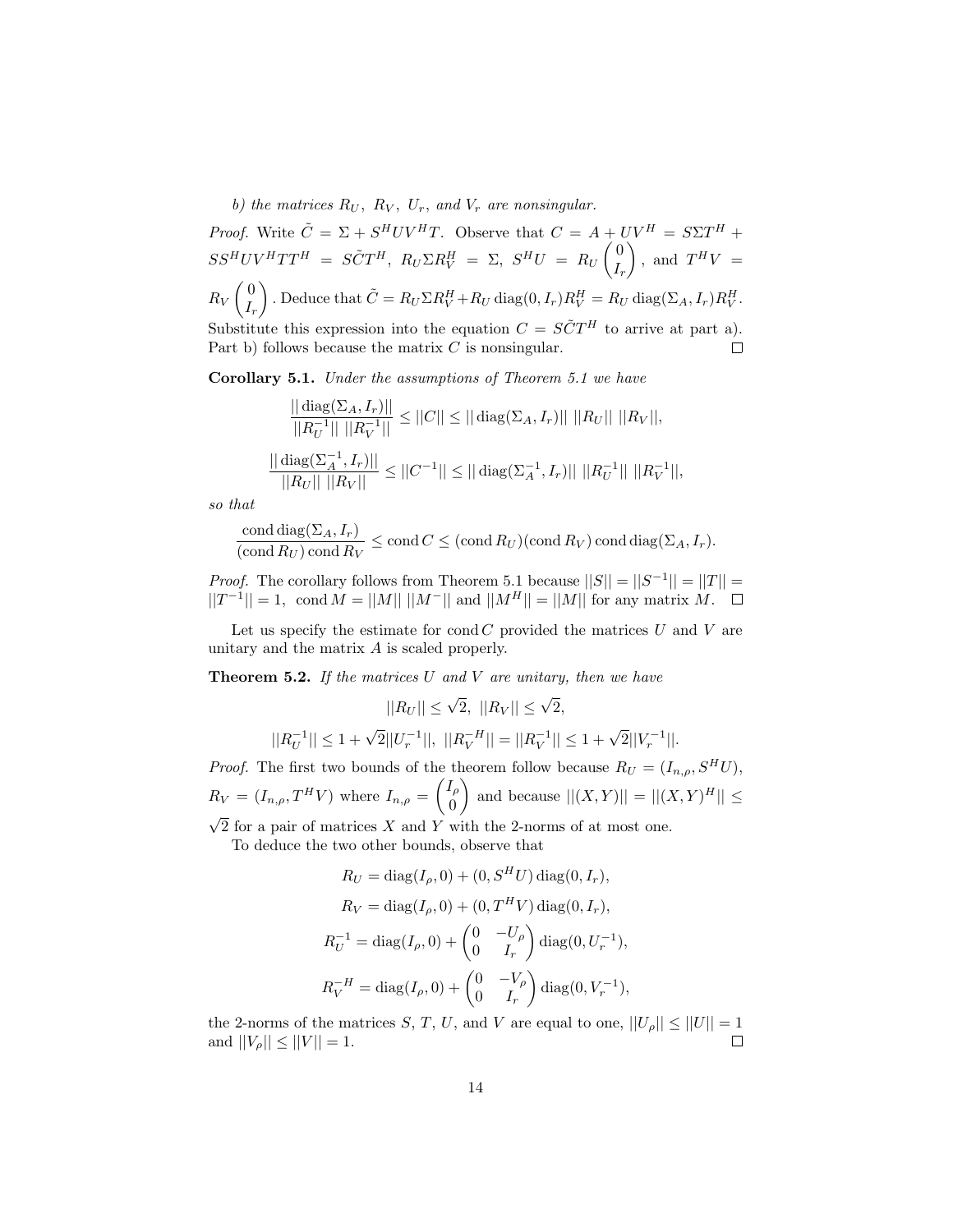Theorem 5.3. Under the assumptions of Theorem 5.1, suppose that

$$
\sigma_{n-r} \le 1 \le \sigma_1. \tag{5.1}
$$

Then  $|| \text{diag}(\Sigma_A, I_r)|| = ||A||$  and  $|| (\text{diag}(\Sigma_A, I_r))^{-1}|| = \sigma_{n-r}$ .

Proof. Immediate by inspection.

Corollary 5.2. Write  $p_r = ||R_U^{-1}|| \, ||R_V^{-1}|| \leq (1 + \sqrt{2}||U_r^{-1}||)(1 + \sqrt{2}||V_r^{-1}||)$ . Under bounds  $(5.1)$  and the assumptions of Theorem 5.1, suppose the matrices U and V are unitary. Then

a)  $||A||/p_r \leq ||C|| \leq 1 + ||A|| \leq 2||A||$ ,

b)  $1/(2\sigma_{n-r}) \leq ||C^{-1}|| \leq p_r/\sigma_{n-r},$  and

c)  $(\text{cond } A)/(2p_r) \le \text{cond } C \le 2p_r \text{ cond } A$ .

*Proof.* Part a) follows immediately from part a) of Theorem 5.1 because  $||C|| \le$  $||A|| + ||UV^H||$  and  $||UV^H|| = 1 \le \sigma_1 = ||A||.$ 

To prove part b), combine Corollary 5.1 with Theorems 5.2 and 5.3.

Part c) immediately follows from parts a) and b).

 $\Box$ 

 $\Box$ 

### 5.2 Small-norm perturbation of an AC and conditioning

Any ill conditioned matrix  $A$  is a small-norm perturbations of a singular matrix  $A = A - E$ . To extend Corollary 5.2 to ill conditioned matrices A, it remains to bound the estimates in the corollary in a small-norm perturbation  $A \to \tilde{A}$ .

**Theorem 5.4.** Under the assumptions of Corollary 5.2, let the matrix  $\hat{C} =$  $C + E$  be nonsingular. Write  $\delta = ||E||$ , and  $\delta_C = \delta ||C^{-1}||$ . Then we have a)  $||\tilde{C}|| \leq \delta + ||C||$ ,

b) if  $\delta_C < 1$ , then  $||\tilde{C}^{-1}|| \le ||C^{-1}|| (1 + (1 - \delta_C)^{-1} \delta_C)$ , so that cond  $\tilde{C} \le \delta_C$  $(1 + (1 - \delta_C)^{-1} \delta_C)(1 + \delta/||C||) \text{cond } C, \text{ and}$ 

 $c)$  if the matrices  $C$  and  $E$  are Hermitian and nonnegative definite, then  $||\tilde{C}^{-1}|| \le ||C^{-1}||$ , so that cond  $\tilde{C} \le (1 + \delta/||C||)$  cond C.

Proof. Part a) is proved immediately, similarly to part a) of Corollary 5.2.

To prove part b), apply the SMW formula of Sherman, Morrison, and Woodbury [4, page 50], [6, Corollary 4.3.2] to the matrices  $C + UV^H = \tilde{C}, U = -E$ , and  $V = I_n$  and obtain that  $\tilde{C}^{-1} = C^{-1}(I_n + E(I_n - C^{-1}E)^{-1}C^{-1})$ . Part b) follows from this equation and the assumption that  $\delta_C = \delta ||C^{-1}|| < 1$ .

Part c) follows because the matrix  $E = \tilde{C} - C$  is nonnegative definite and matrix C is positive definite. the matrix  $C$  is positive definite.

## 5.3 The impact of scaling APPs

Under the assumptions of Corollary 5.2, the ratio  $\frac{\text{cond } C}{\text{cond } A}$  is not large unless the product  $p_r = ||U_r^{-1}|| ||V_r^{-1}||$  is large. Moreover, if we relax assumption (5.1), assume that  $\sigma_1 = 1/\theta \ge \sigma_{n-r}$  or  $\sigma_1 \ge \sigma_{n-r} = \theta$  for  $\theta > 1$ , and ignore the resulting dynamics in the factors of  $||U_r^{-1}||$  and  $||V_r^{-1}||$ , then the upper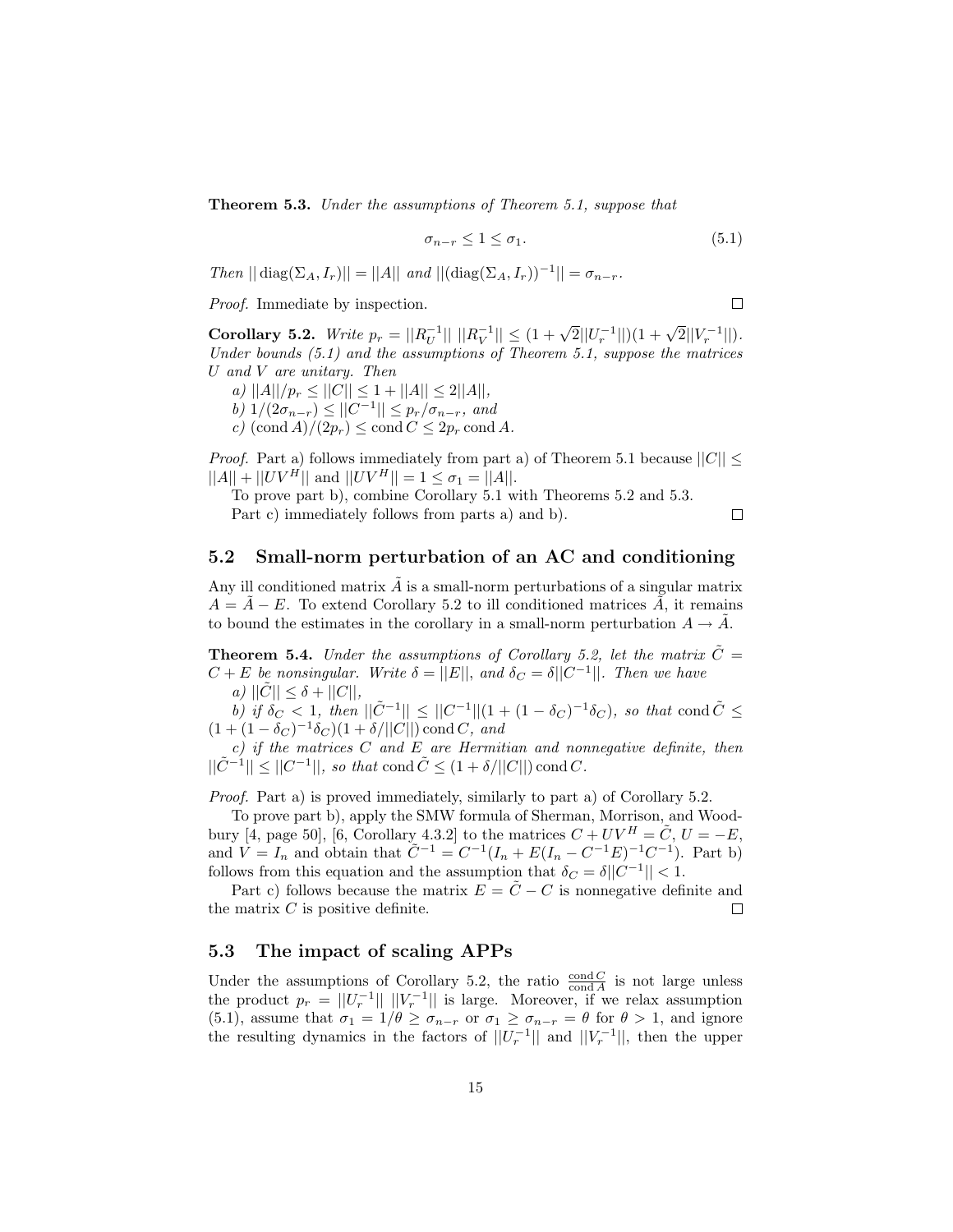estimate  $2p_r$  on this ratio in Corollary 5.2c would increase by the factor of  $\theta$ . In our extensive tests, the value of  $\theta$  tended to be nicely bounded for random, well conditioned, and consistently scaled APPs.

For random unitary  $n \times r$  matrices U and V, we can also view the  $n \times r$ unitary matrices  $S^H U$  and  $T^H V$  in Theorem 5.1 as random, so that the norms of the inverses of their  $r \times r$  southern-most submatrices  $U_r$  and  $V_r$  are likely to be reasonably bounded for smaller  $r$ . (If these norms are large, then cond  $C$  is large, and if we detect this, we can resample the random matrices  $U$  and  $V$ .)

To define consistent scaling we must estimate the 2-norms of the matrix A and the APP  $UV^H$ . The effective algorithms in [6, Section 5.3.3] compute quite tight bounds on both values  $\sigma_1(A) = ||A||$  and  $\sigma_\rho(A) = 1/||A^-||$ . We also recall the following cruder bounds in [4, Section 2.3.2 and Corollary 2.3.2],

$$
1 \le ||A|| / \max_{i,j} |a_{i,j}| \le \sqrt{mn},
$$
  

$$
1 \le \sqrt{||A||_1 ||A||_{\infty}} / ||A|| \le (mn)^{1/4}.
$$

## 6 Advanced A-preconditioning

## 6.1 Improving APCs

Suppose for an ill conditioned matrix A, an APC  $UV^H$  of a rank r has turned out to be too crude, cond  $C \gg \sigma_1/\sigma_{\rho-r}$  for the A-modification  $C = A + UV^H$ . Then the following transform (where we use the notation  $Q(M)$  in Section 2.1) serves as a remedy, according to our extensive tests (cf. Table 7.2) and the analysis in [16] and [30],

$$
(U \leftarrow Q(C^-U), \quad V \leftarrow Q(C^{-H}V)).\tag{6.1}
$$

The transform (6.1) can be extended to the compression of the APCs of larger ranks. We can generate effective APCs of larger ranks more readily, and then yield effective APCs of smaller ranks by combining such an inflation with the subsequent compression as follows.

- 1. (Generation of an inflated APC.) Select an integer  $h > r$ , e.g.,  $h = 2r$ , and generate an APC  $UV^H$  of rank h.
- 2. Compute two suitably scaled and well conditioned matrix bases  $T(U)$  and  $T(V)$  for the right singular spaces in the extended r-tails of the matrices  $AC^-U$  and  $A^HC^{-H}V$ , respectively.
- 3. (Compression.) Compute and output the new generators  $U \leftarrow Q(C^{-}UT(U))$  and  $V \leftarrow Q(C^{-H}VT(V))$  and the new APC  $UV^{H}$ .

X. Wang in [16] has applied a similar algorithm to  $10 \times 10$  Hilbert input matrices  $A = \left(\frac{1}{i+j-1}\right)_{i,j=1}^{10}$  and has consistently arrived at cond  $C \approx \frac{\sigma_1(A)}{\sigma_{10-h}(A)}$  $\frac{\sigma_1(A)}{\sigma_{10-h}(A)}$  in his extensive tests for various choices of positive  $h \leq 10$  and  $r < h$ .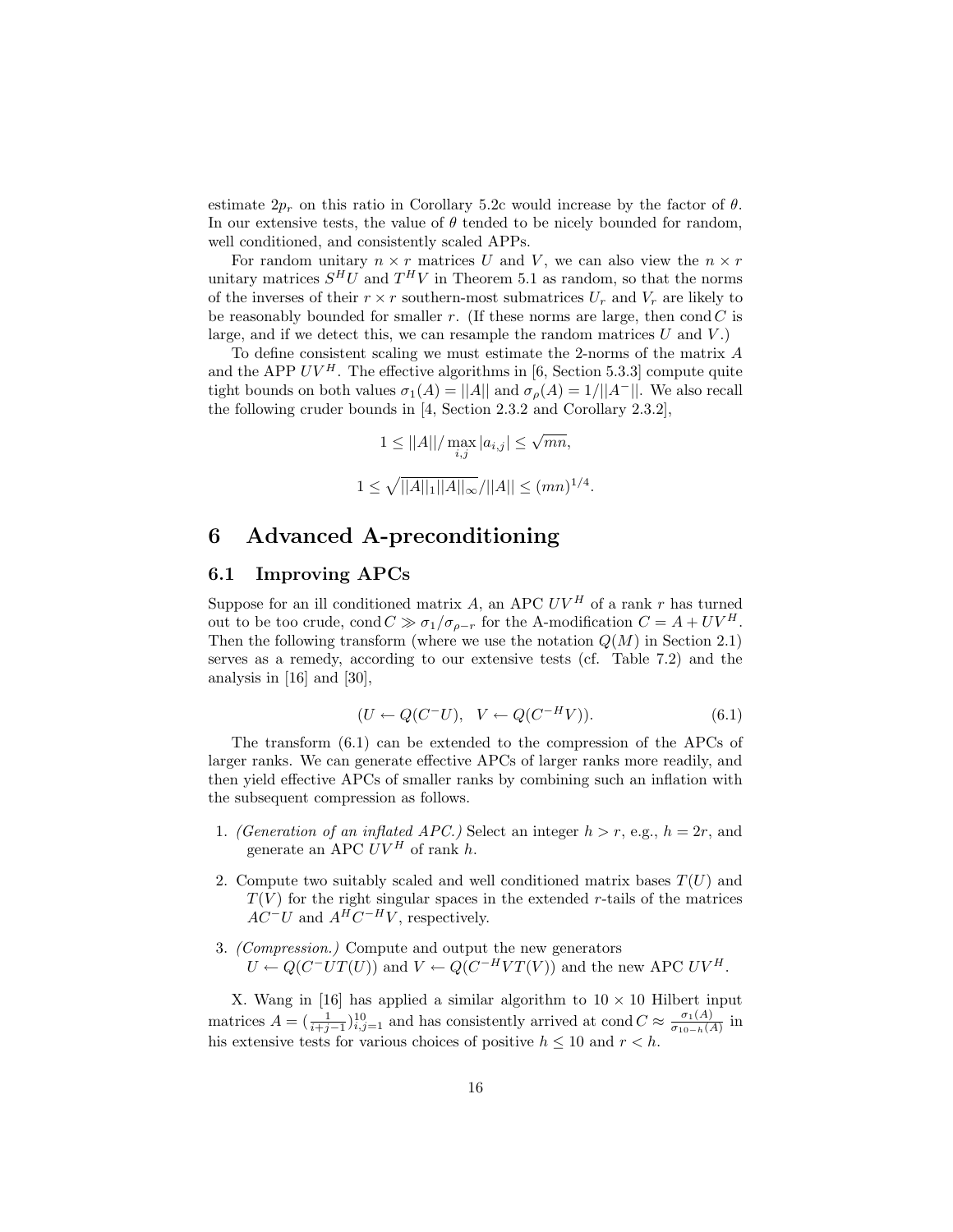## 6.2 Dual A-preprocessing

Given a smaller positive integer q and a  $(q, 0)$  matrix A of the full rank, we can readily compute the g-head of its SVD and then apply Algorithm 3.2 to compute an effective APC of rank  $g$  (cf. Section 4.2). For larger  $g$ , however, computing the g-head becomes a problem, which we can avoid by applying dual A-preprocessing, that is by applying A-preprocessing to the matrix  $A^$ without computing this matrix. Namely, we represent the dual A-modification  $C_{-} = A^{-} + VU^{H}$  by its (generalized) inverse

$$
(C_{-})^{-} = (A^{-} + VU^{H})^{-} = A - AVH^{-}U^{H}A, \quad H = I_{q} + U^{H}AV.
$$
 (6.2)

We call this equation the dual SMW formula.

Having the matrix  $(C_{-})^-$  available, we can compute the vector  $y = A^{-}b$  as follows,

$$
\mathbf{y} = A^- \mathbf{b} = \mathbf{z} - V U^H \mathbf{b}, \quad (C_-)^- \mathbf{z} = \mathbf{b}.
$$

We readily extend the results of our analysis from the primal to dual Apreprocessing. In particular, the matrix  $(C_{-})^{-}$  is likely to be well conditioned if an APC  $V U^H$  of a sufficiently large rank satisfies requirements a) and b) in Section 1.1 together with the following counterpart of requirement c),

d) the ratio  $||A^-||/||VU^H||$  is neither large nor small.

Furthermore, we can choose a dual APC that preserves the structure of the input matrix.

Finally, here is a natural extension of our policy  $(6.1)$  to dual APCs  $VU^H$ ,

$$
V \leftarrow Q((C_{-})^{-}V), \quad U \leftarrow Q((C_{-})^{-H}U)).
$$

## 7 Numerical tests for generating APCs

In our tests we generated singular and ill-conditioned nonsingular matrices of 16 classes, modified them with random and pseudo random APPs of eight classes, and computed the condition numbers of the input and modified matrices. We run such tests for over 100,000 input instances and observed quite similar statistics for all selected classes of input matrices A and APPs. Moreover, the test results varied little with the matrix size.

In all tests we used the following CPU and memory configuration, operating system, mathematical application software, and random number generator.

| CPU           | AMD Athlon XP 2800+ 2.09GHZ       |  |  |  |
|---------------|-----------------------------------|--|--|--|
| Memory        | 512MB                             |  |  |  |
|               | Microsoft Windows XP              |  |  |  |
| OS.           | Professional Version 2002         |  |  |  |
|               | Service Pack 2                    |  |  |  |
| Platform      | Matlab Version $7.0.0.19920(R14)$ |  |  |  |
| Random Number | Matlab Statistics Toolbox's       |  |  |  |
| Generator     | Uniform Distribution              |  |  |  |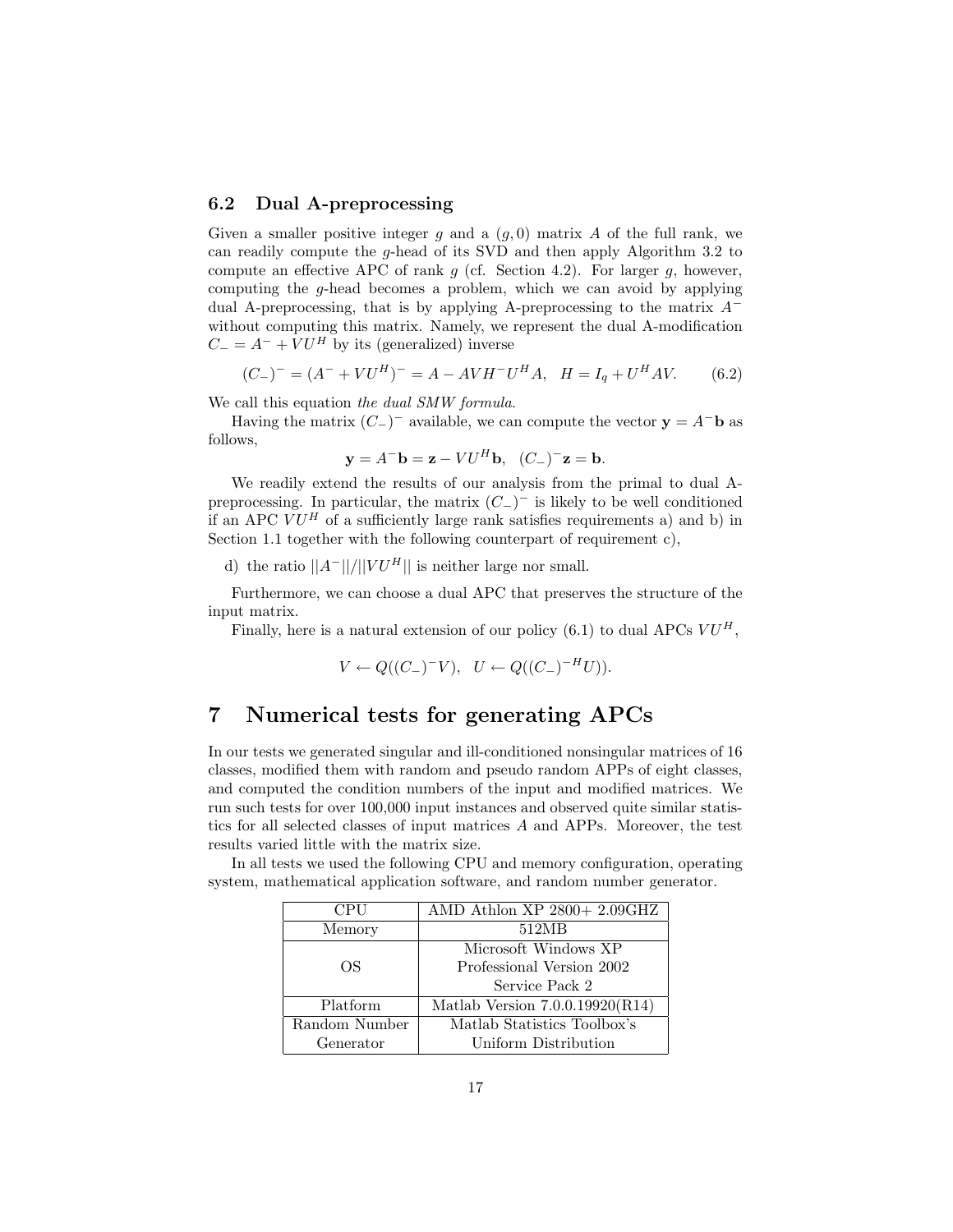Unless we specify otherwise, we sampled the entries of random matrices in the closed line interval  $[-1, 1]$ .

We display sample data in Tables 7.1 and 7.2.

Dealing with real (in particular integer or rational) matrices, we use the nomenclatures "orthogonal", "symmetric", and "nonsymmetric" rather than "unitary", "Hermitian", and "non-Hermitian" (cf. [4], [6]).

Throughout this section we assign the values  $n = 100$  and  $\nu = 1, 2, 4, 8$  to the parameters n and  $\nu$ .

## 7.1 Generation of singular input matrices A

In our tests we used the following real singular input matrices A with nul  $A = \nu$ for  $\nu = 1, 2, 4, 8$ . ("s" is our abbreviation for "symmetric" and "n" for "nonsymmetric".)

1n. Nonsymmetric matrices of type I with nullity  $\nu$ .  $A = G \Sigma_{\nu} H^{T}$  are  $n \times n$  matrices where G and H are  $n \times n$  random orthogonal matrices, the Q-factors in the QR factorizations of random real matrices;  $\Sigma_{\nu} = \text{diag}(\sigma_j)_{j=1}^n$ is the diagonal matrix filled with zeros and the singular values of the matrix  ${\cal A}$ such that  $\sigma_{j+1} \leq \sigma_j$  for  $j = 1, \ldots, n-1, \sigma_1 = 1$ , the values  $\sigma_2, \ldots, \sigma_{n-\nu-1}$  are randomly sampled in the semi-open interval [0.1, 1),  $\sigma_{n-\nu} = 0.1$ ,  $\sigma_j = 0$  for  $j = n - \nu + 1, \ldots, n$ , and therefore cond  $A = 10$ .

1s. Symmetric matrices of type I with nullity  $\nu$ . The same as in part 1n, but for  $G = H$ .

2n. Nonsymmetric matrices of type II with nullity  $\nu$ .  $A = (W, WZ)$  where W and Z are random orthogonal matrices of sizes  $n \times (n - \nu)$  and  $(n - \nu) \times \nu$ , respectively.

2s. Symmetric matrices of type II with nullity  $\nu$ .  $A = WW^H$  where W are random orthogonal matrices of size  $n \times (n - \nu)$ .

3n. Nonsymmetric Toeplitz-like matrices with nullity  $\nu$ .  $A = c(T, TS)$  for random Toeplitz matrices T of size  $n \times (n - \nu)$  and S of size  $(n - \nu) \times \nu$  and for a positive scalar c such that  $||A|| \approx 1$ .

3s. Symmetric Toeplitz-like matrices with nullity  $\nu$ .  $A = cTT^H$  for random Toeplitz matrices T of size  $n \times (n - \nu)$  and a positive scalar c such that  $||A|| \approx 1$ .

4n. Nonsymmetric Toeplitz-like matrices with nullity one.  $A = (a_{i,j})_{i,j=0}^{n-1}$  is an  $n \times n$  Toeplitz matrix. Its entries  $a_{i,j} = a_{i-j}$  are random for  $i - j < n - 1$ . The entry  $a_{n-1,0}$  is selected to ensure that the last row is linearly expressed through the other rows.

4s. Symmetric Toeplitz-like matrices with nullity one.  $A = (a_{i,j})_{i,j=0}^{n-1}$  is an  $n \times n$  Toeplitz matrix. Its entries  $a_{i,j} = a_{i-j}$  are random for  $|i - j| < n - 1$ , whereas the entry  $a_{0,n-1} = a_{n-1,0}$  is a root of the quadratic equation det  $A = 0$ . We have repeatedly generated the matrices A until we arrived at the quadratic equation having real roots.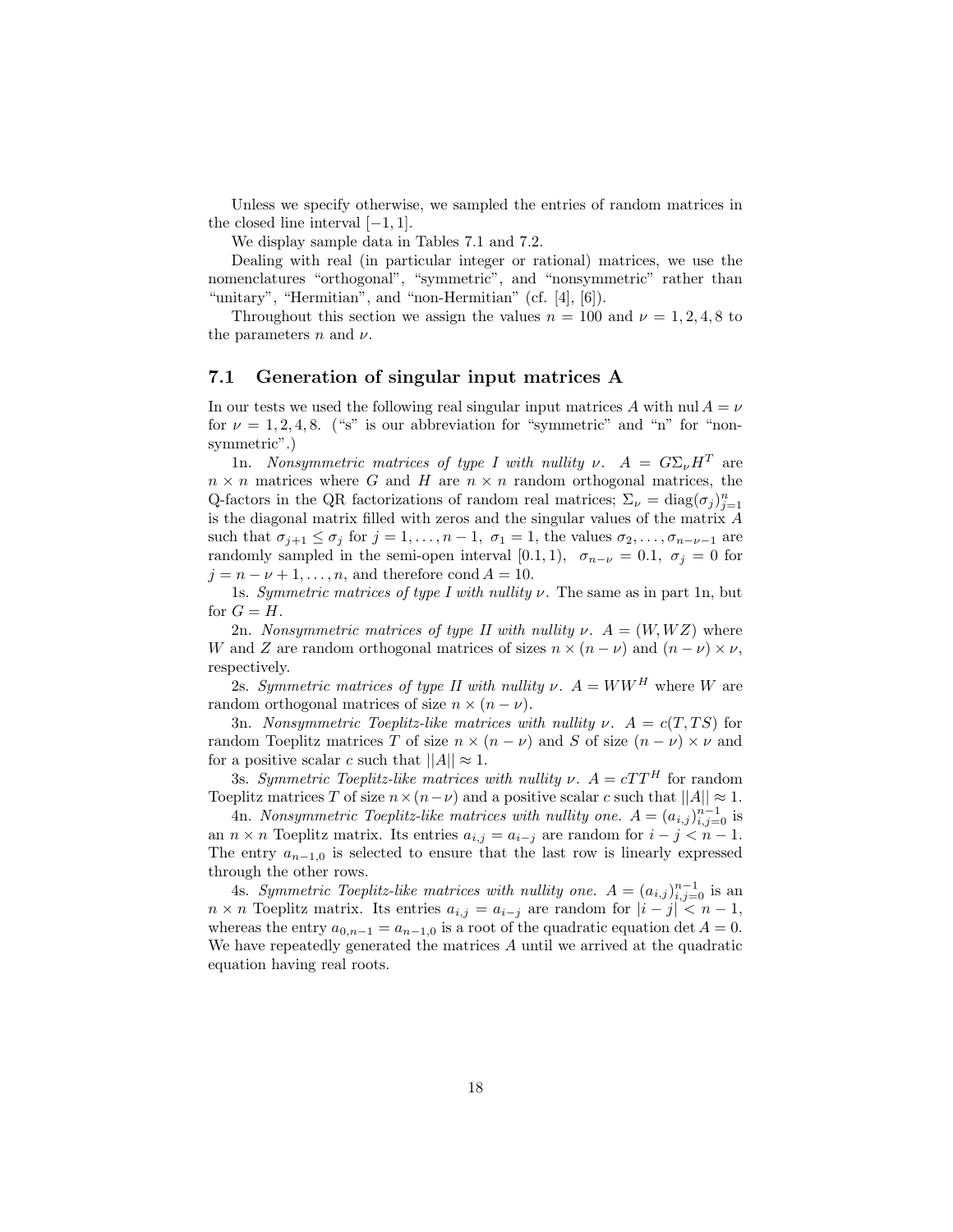## 7.2 Generation of a nonsingular strictly  $(0, \nu)$  input matrices A

We modified the above matrices with nullity  $\nu$  to turn them into nonsingular matrices with numerical nullity  $\nu$  in two ways. (To our previous abbreviations "s" and"n", we add another "n" for "nonsingular".)

1nn and 1ns. Matrices of type I having numerical nullity  $\nu$ . The same matrices as in parts 1n and 1s in the previous subsection except that now  $\sigma_j =$  $10^{-16}$  for  $j > n - \nu$ , so that cond  $A = 10^{16}$ .

2nn, 3nn, 4nn, 2ns, 3ns, and 4ns. Matrices of type II and Toeplitz-like matrices having numerical nullity  $\nu$ .  $A = W/||W|| + \beta I_n$  where we defined the matrices  $W$  in the same way as the matrices  $A$  in the previous subsection. We set the scalar  $\beta$  equal to 10<sup>-16</sup> in the symmetric case, so that  $\sigma_1(A)$  =  $1+10^{-16}$ ,  $\sigma_j(A) = 10^{-16}$  for  $j = n - \nu + 1, ..., n$ , whereas in the nonsymmetric case we iteratively computed a nonnegative scalar  $\beta$  such that  $\sigma_1(A) \approx 1$  and

$$
10^{-18} \le \sigma_{n-\nu+1}(A) \le 10^{-16}.\tag{7.1}
$$

We initialized this iterative process with  $\beta = 10^{-16}$ , which implied that  $\sigma_j(A) \leq$  $10^{-16}$  for  $j = n - \nu + 1, \ldots, n$ . If also  $\sigma_{n-\nu+1}(A) > 10^{-18}$ , so that bounds (7.1) held, we output this value of  $\beta$  and stopped. Otherwise we recursively set  $\beta \leftarrow 10^{-16} \beta / \sigma_{n-\nu+1}(A)$ . We output the current value of  $\beta$  and stopped as soon as bounds (7.1) were satisfied for the resulting matrix A. If they were not satisfied in 100 recursive steps, we restarted the process for a new input W.

## 7.3 Generation of APPs and the data on conditioning

In Tables 7.1 and 7.2 we display the data on generating APPs  $UV^H$  and on the conditioning of the A-modifications  $C = A + UV^H$  and  $C_1 = A + U_1 V_1^H$  where we use APPs from Example 4.6 and their corrections  $U_1 V_1^H$  defined below and where we write  $T_i = cI_r$  for all i with scalar c chosen to normalize the matrix U.

In the first column of each table we display the type of the input matrix A.

The second and the third columns show the values of  $\nu$ , denoting the nullity (or numerical nullity) of the basic matrix  $A$ , and cond  $A$ , denoting its condition number.

The fourth columns show the rank r of the APP  $UV^H$  from Example 4.6.

The fifth columns show the condition numbers  $\operatorname{cond} C$  of the A-modifications  $C = A + UV^H$ .

The sixth columns have blank entries where cond  $C \leq 10^5$ . Wherever we had cond  $C > 10^5$ , we computed a new APP  $U_1 V_1^H$  and the matrix  $C_1 = A + U_1 V_1^H$ and then displayed the condition number cond  $C_1$  in the sixth column and the rank of the new APP  $U_1 V_1^H$  in the fourth column.

To generate the APP  $U_1 V_1^H$ , we either reapplied the same rules as before but with the APP's rank  $r$  incremented by one (see the results in Table 7.1) or defined this APP by the formulae  $U_1 \leftarrow Q(C^{-1}U)$ ,  $V_1^H \leftarrow Q(V^HC^{-1})$  in equation  $(6.1)$ , without changing the rank r (see the results in Table 7.2).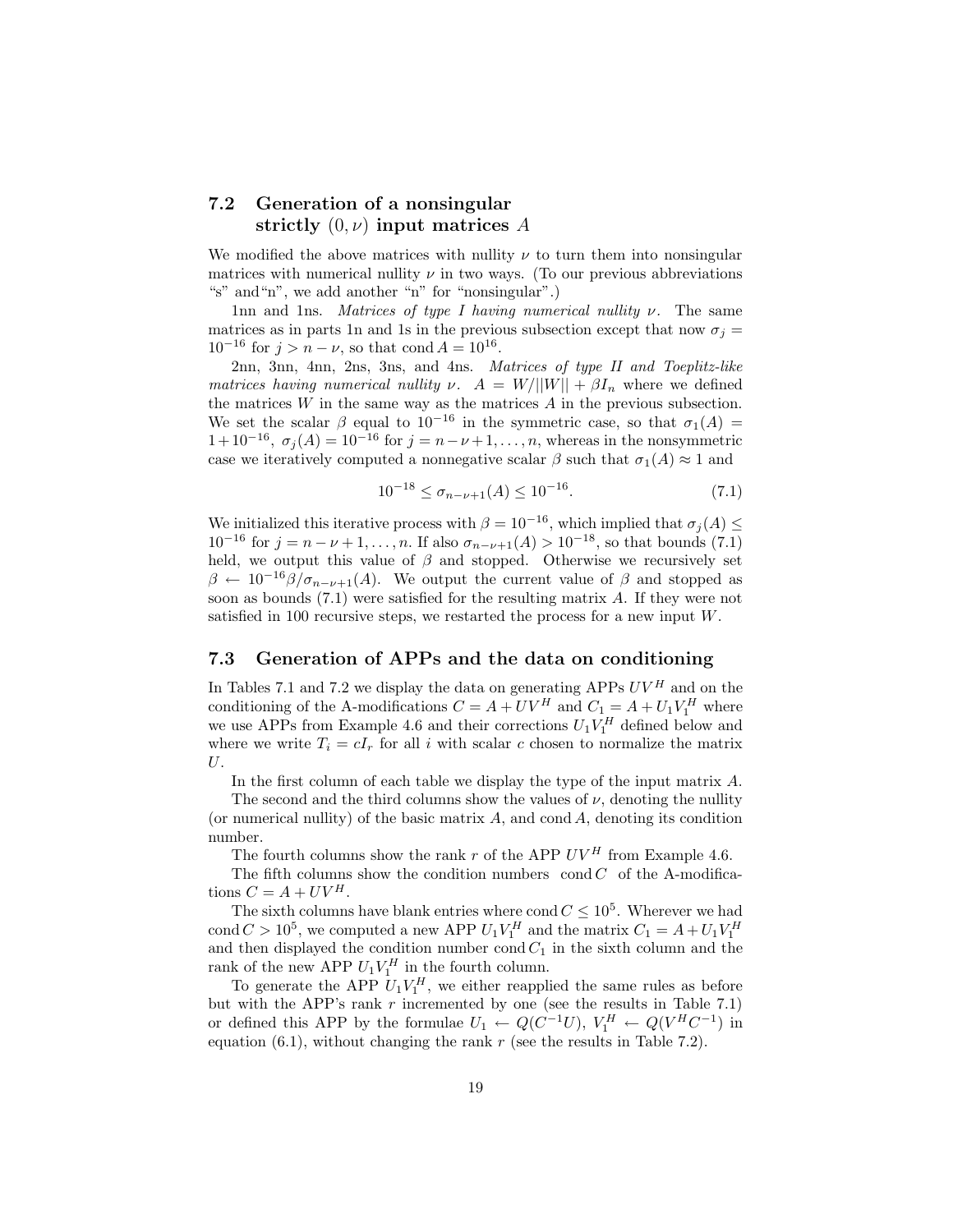We applied the same tests and obtained quite similar results for APPs of seven other types, namely,

a) and b) for APPs from Example 4.6 but with the sparse Toeplitz APCs, such that  $T_i = c_i I_r$  where we first randomly sampled the coefficients  $c_i$  from one of the sets  $\{-1, 1\}$  for type a) or  $\{-2, -1, 1, 2\}$  for type b) and then normalized the matrix  $U$  by scaling,

c) for APPs from the same example but with  $T_i$  being real circulant matrices with random first columns,

d) for APPs from Example 4.1,

e) and f) for real APPs from Example 4.3 with random parameters from the line intervals  $[-1, 1]$  for type e) or  $[-10, 10]$  for type f), and

g) random real APPs.

For every selected APP  $UV^H$  we computed the matrices  $C^{(p)} = A + 10^p UV^H$ for  $p = -10, -5, 0, 5, 10$ . In all tests, the values cond  $C^{(p)}$  were minimized for  $p = 0$  and grew steadily (within the factor of |p|) as the integer |p| grew. In Tables 7.1 and 7.2 we reported only the results for  $p = 0$ .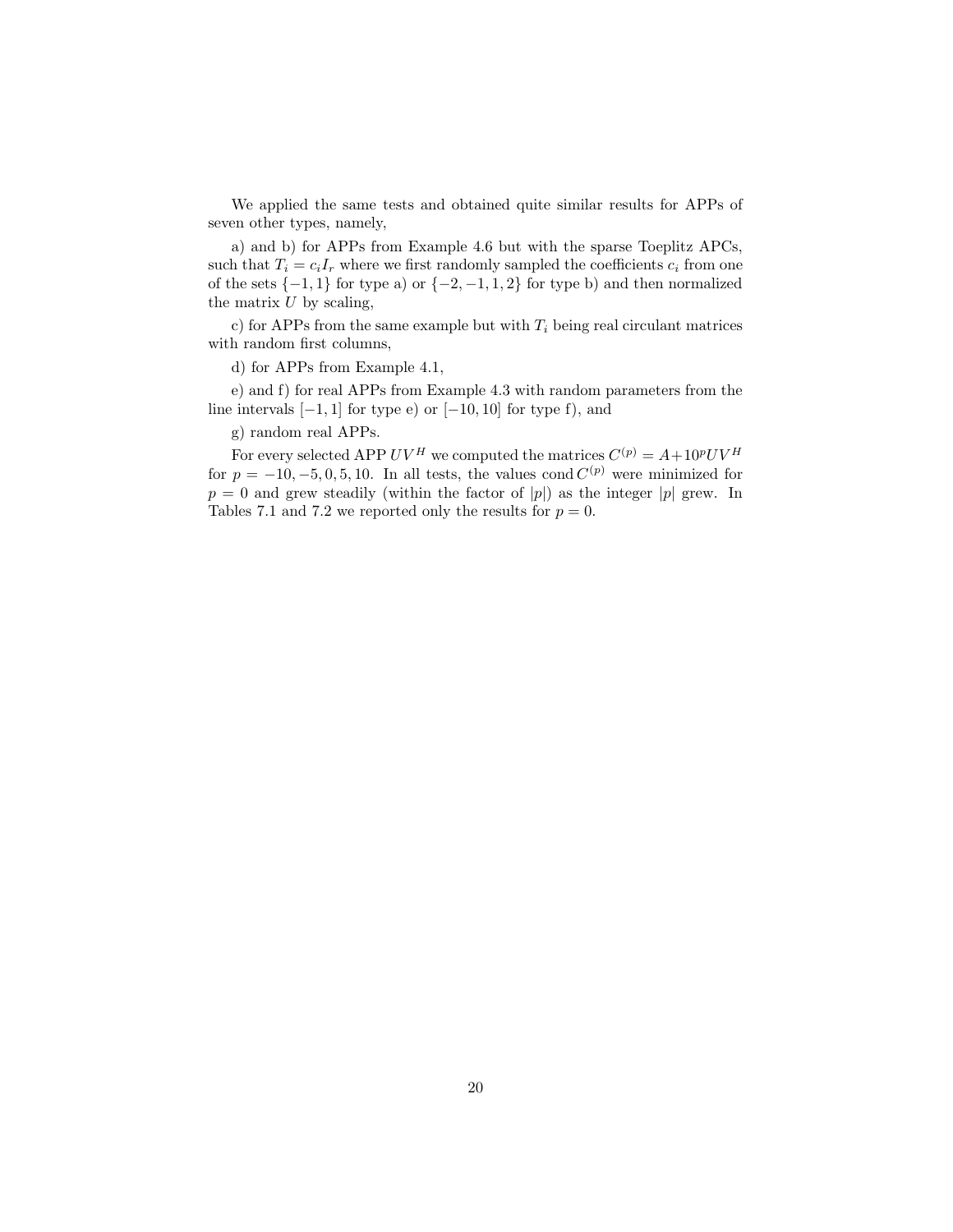| Type             | $\nu$          | Cond(A)               | r              | Cond(C)     | $Cond(C_1)$ |
|------------------|----------------|-----------------------|----------------|-------------|-------------|
| 1n               | $\mathbf 1$    | $8.40E + 16$          | $\overline{1}$ | $3.21E + 2$ |             |
| 1n               | $\overline{2}$ | $4.56E + 16$          | $\overline{2}$ | $4.52E + 3$ |             |
| 1n               | $\overline{4}$ | $3.90E + 18$          | $\overline{5}$ | $2.09E + 5$ | $1.81E + 3$ |
| 1n               | 8              | $\overline{5.69E+16}$ | 8              | $6.40E + 2$ |             |
| $1\mathrm{s}$    | $\mathbf{1}$   | $1.98E + 16$          | $\mathbf{1}$   | $5.86E + 2$ |             |
| 1s               | $\overline{2}$ | $3.69E + 16$          | $\overline{2}$ | $1.06E + 4$ |             |
| 1s               | $\overline{4}$ | $2.91E + 16$          | $\overline{4}$ | $1.72E + 3$ |             |
| $1s$             | 8              | $3.36E + 16$          | 8              | $5.60E + 3$ |             |
| 2n               | $\mathbf{1}$   | $3.48E + 16$          | $\overline{1}$ | $8.05E + 1$ |             |
| $_{\rm 2n}$      | $\overline{2}$ | $1.53E + 17$          | $\overline{2}$ | $6.82E + 3$ |             |
| 2n               | $\overline{4}$ | $2.73E + 16$          | $\overline{4}$ | $2.78E + 4$ |             |
| 2n               | 8              | $1.23E+17$            | 8              | $3.59E + 3$ |             |
| 2s               | $\mathbf 1$    | $4.13E + 16$          | $\mathbf 1$    | $1.19E + 3$ |             |
| 2s               | $\overline{2}$ | $4.67E + 16$          | $\overline{2}$ | $1.96E + 3$ |             |
| $\overline{2}$ s | 4              | $4.40E + 16$          | 4              | $1.09E + 4$ |             |
| 2s               | 8              | $1.33E + 18$          | 8              | $9.71E + 3$ |             |
| 3n               | $\mathbf 1$    | $3.96E + 16$          | $\mathbf 1$    | $2.02E + 4$ |             |
| 3n               | $\overline{2}$ | $2.18E + 17$          | $\overline{2}$ | $1.53E + 3$ |             |
| $_{\rm 3n}$      | 4              | $1.37E + 18$          | 4              | $6.06E + 2$ |             |
| 3n               | 8              | $4.24E+17$            | 8              | $5.67E + 2$ |             |
| $\overline{3s}$  | $\mathbf 1$    | $1.69E + 17$          | $\overline{1}$ | $2.39E + 4$ |             |
| 3s               | $\overline{2}$ | $4.58E + 16$          | $\overline{2}$ | $2.38E + 3$ |             |
| $\overline{3s}$  | 4              | $1.39E + 17$          | 4              | $1.69E + 3$ |             |
| $\overline{3s}$  | 8              | $1.60E + 17$          | 8              | $6.74E + 3$ |             |
| 4n               | $\overline{1}$ | $1.22E + 17$          | $\overline{1}$ | $4.93E + 2$ |             |
| 4n               | $\overline{2}$ | $3.26E + 16$          | $\overline{2}$ | $4.48E + 2$ |             |
| $_{\rm 4n}$      | 4              | $5.99E + 16$          | 4              | $2.65E + 2$ |             |
| 4n               | 8              | $1.23E + 17$          | 8              | $1.64E + 2$ |             |
| 4s               | $\overline{1}$ | $3.22E + 15$          | $\overline{1}$ | $1.45E + 3$ |             |
| $4\mathrm{s}$    | $\overline{2}$ | $2.34E + 16$          | $\overline{2}$ | $5.11E + 2$ |             |
| 4s               | $\overline{4}$ | $1.09E + 17$          | $\overline{4}$ | $7.21E + 2$ |             |
| $\overline{4s}$  | 8              | $2.29E + 16$          | 8              | $2.99E + 2$ |             |

Table 7.1: APPs and conditioning I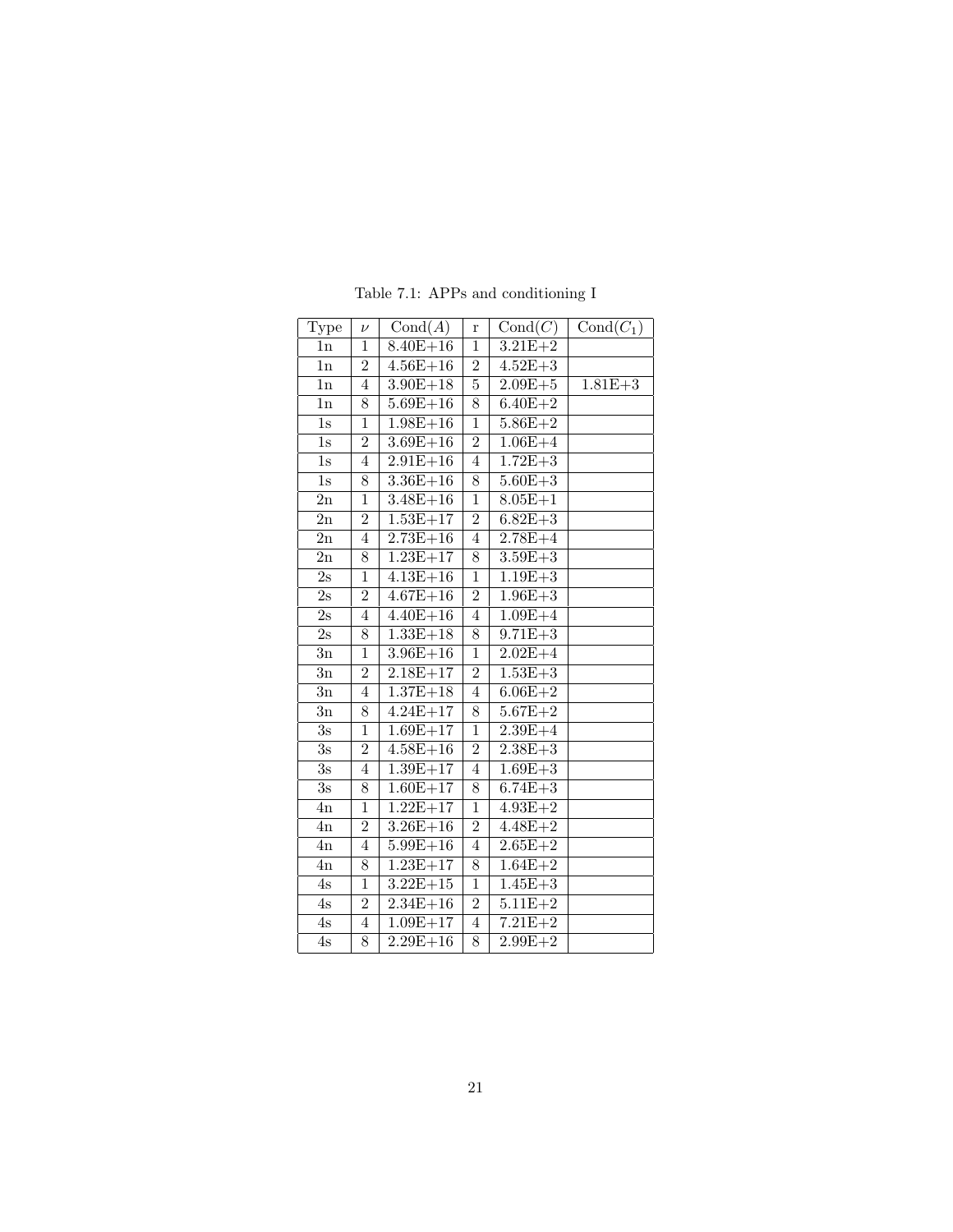| Type             | $\nu$          | $\overline{\textrm{Cond}(A)}$ | $\bf r$        | $\overline{\textrm{Cond}(C)}$ | $Cond(C_1)$ |
|------------------|----------------|-------------------------------|----------------|-------------------------------|-------------|
| 1n               | $\mathbf 1$    | $2.63E + 16$                  | $\mathbf{1}$   | $2.81E + 2$                   |             |
| $_{\rm 1n}$      | $\overline{2}$ | $2.98E + 16$                  | $\overline{2}$ | $1.66E + 3$                   |             |
| 1n               | $\overline{4}$ | $3.85E + 16$                  | $\overline{4}$ | $4.26E + 3$                   |             |
| 1n               | 8              | $3.55E + 17$                  | 8              | $8.60E + 2$                   |             |
| $1\mathrm{s}$    | $\mathbf 1$    | $\overline{5.10E} + 16$       | $\mathbf{1}$   | $5.29E + 2$                   |             |
| 1s               | $\overline{2}$ | $2.22E+16$                    | $\overline{2}$ | $3.24E + 4$                   |             |
| 1s               | 4              | $2.96E+16$                    | 4              | $3.96E + 4$                   |             |
| $1s$             | 8              | $2.88E + 16$                  | 8              | $1.69E + 3$                   |             |
| 2n               | $\mathbf 1$    | $1.06E + 17$                  | $\overline{1}$ | $1.86E + 2$                   |             |
| 2n               | $\overline{2}$ | $3.58E + 16$                  | $\overline{2}$ | $4.05E + 2$                   |             |
| $_{\rm 2n}$      | $\overline{4}$ | $9.90E + 16$                  | $\overline{4}$ | $5.84E + 3$                   |             |
| $\overline{2}n$  | 8              | $8.29E + 16$                  | 8              | $1.10E + 4$                   |             |
| 2s               | $\mathbf 1$    | $1.25E + 16$                  | $\overline{1}$ | $8.34E + 2$                   |             |
| 2s               | $\overline{2}$ | $2.71E + 16$                  | $\overline{2}$ | $9.63E + 2$                   |             |
| $\overline{2s}$  | 4              | $5.91E + 16$                  | 4              | $8.90E + 3$                   |             |
| 2s               | 8              | $5.49E + 16$                  | $\overline{8}$ | $1.81E + 4$                   |             |
| 3n               | $\overline{1}$ | $1.85E + 17$                  | $\overline{1}$ | $3.63E + 3$                   |             |
| 3n               | $\overline{2}$ | $9.71E + 16$                  | $\overline{2}$ | $2.13E + 4$                   |             |
| 3n               | 4              | $1.76E + 17$                  | 4              | $2.49E + 3$                   |             |
| $_{\rm 3n}$      | 8              | $3.70E + 17$                  | 8              | $7.61E + 2$                   |             |
| $\overline{3s}$  | $\overline{1}$ | $1.30E + 17$                  | $\overline{1}$ | $6.03E + 3$                   |             |
| 3s               | $\overline{2}$ | $1.03E + 17$                  | $\overline{2}$ | $2.15E+4$                     |             |
| 3s               | 4              | $7.20E + 16$                  | 4              | $1.46E+4$                     |             |
| $\overline{3} s$ | 8              | $8.98E + 16$                  | 8              | $1.73E + 6$                   | $9.93E + 2$ |
| 4n               | $\mathbf{1}$   | $1.74E + 18$                  | $\overline{1}$ | $1.08E + 3$                   |             |
| 4n               | $\overline{2}$ | $9.08E + 16$                  | $\overline{2}$ | $2.04E + 2$                   |             |
| 4n               | 4              | $2.57E + 16$                  | 4              | $5.81E + 1$                   |             |
| $_{\rm 4n}$      | 8              | $7.66E + 15$                  | 8              | $3.33E + 1$                   |             |
| 4s               | $\overline{1}$ | $2.60E + 16$                  | $\overline{1}$ | $4.21E + 2$                   |             |
| 4s               | $\overline{2}$ | $2.55E+16$                    | $\overline{2}$ | $1.88E+2$                     |             |
| 4s               | $\overline{4}$ | $7.80E + 16$                  | $\overline{4}$ | $8.95E + 2$                   |             |
| $\overline{4s}$  | 8              | $1.81E + 16$                  | 8              | $3.83E + 2$                   |             |

Table 7.2: APPs and conditioning II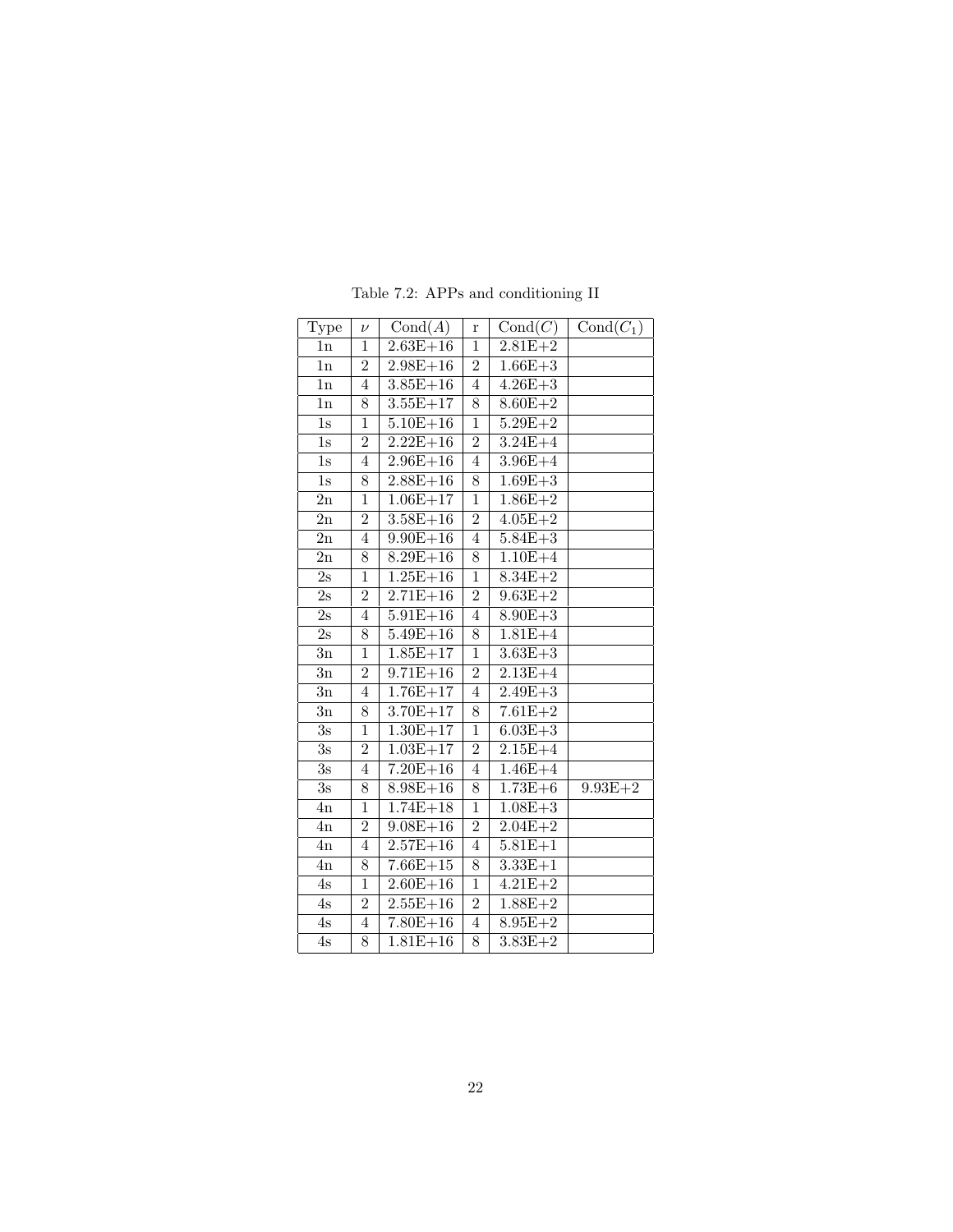# Appendix

# Two impacts of preconditioning

#### 1. Preconditioning as a means of convergence acceleration

Suppose the Conjugate Gradient algorithm is applied to a linear system  $A$ **y** = **b** where  $A$  is a Hermitian matrix whose spectrum is not limited to a small number of clusters. Then k iteration steps add the order of  $k\sqrt{\text{cond }A}$  new correct bits per a variable (cf. [4, Theorem 10.2.6]), and so A-preconditioning enables convergence acceleration.

How much does this acceleration increase the computational cost per iteration? The basic operation of the algorithm is the multiplication of an input matrix by a vector, whose computational cost is little affected by small-rank modifications of the input as well as by its large-rank structured modifications.

Similar comments can be applied to the GMRES and various other algorithms of this kind [4, Sections 10.2–10.4], [19], [31], [32].

Likewise, preconditioning can accelerate the Wilkinson's iterative refinement algorithm in [4, Section 3.5.3], [6, Sections 3.3.4 and 3.4.5], and [17, Chapter11]. Indeed, its k iterations add the order of  $k \log(\frac{1}{\|E\| \text{cond } A})$  correct bits per a variable to an initial approximate solution to a linear system  $A$ **y** = **b** provided an approximate solution  $\tilde{\mathbf{z}} = (A + E)^{-1} \mathbf{v}$  to a linear system  $A\mathbf{z} = \mathbf{v}$  is readily available where  $||A^{-1}E|| < 1/2$ .

For another example, preconditioning can accelerate Newton's iteration for the approximation of the inverse or the Moore–Penrose generalized inverse of a matrix A because  $\log_2 \text{cond } A + \log_2 \log_2(1/\delta) + O(1)$  Newton's iteration steps are sufficient to yield the residual norm bound  $\delta$  (cf. [24, Chapter 6]).

One can enhance the power of the above tecnhiques by combining them together. E.g., given a structured linear systems of equations, we can begin with A-preconditioning of its coefficient matrix, then approximate the inverse of this matrix by applying the algorithms of the Conjugate Gradient/GMRES type, and finally refine the computed approximation by applying a structured version of Newton's iteration (cf. [24, Chapter 6], [33], and the bibliography therein).

The progress in solving linear systems of equations can be extended to various related computations, for example, to the solution of a polynomial system of equations, which can be reduced to the solution of sparse multi-level Toeplitz linear systems [34]. One can multiply the coefficient matrix of such a system by a vector fast (and can hardly exploit this matrix structure otherwise), but the algorithms of the Conjugate Gradient/GMRES types are not much effective in this case because the matrices are typically ill conditioned and have singular values widely spread out. Structured APCs of larger ranks promise critical support.

We have similar situation with the matrix methods for polynomial rootfinding that employ the inverse iteration or shift-and-invert enhancement to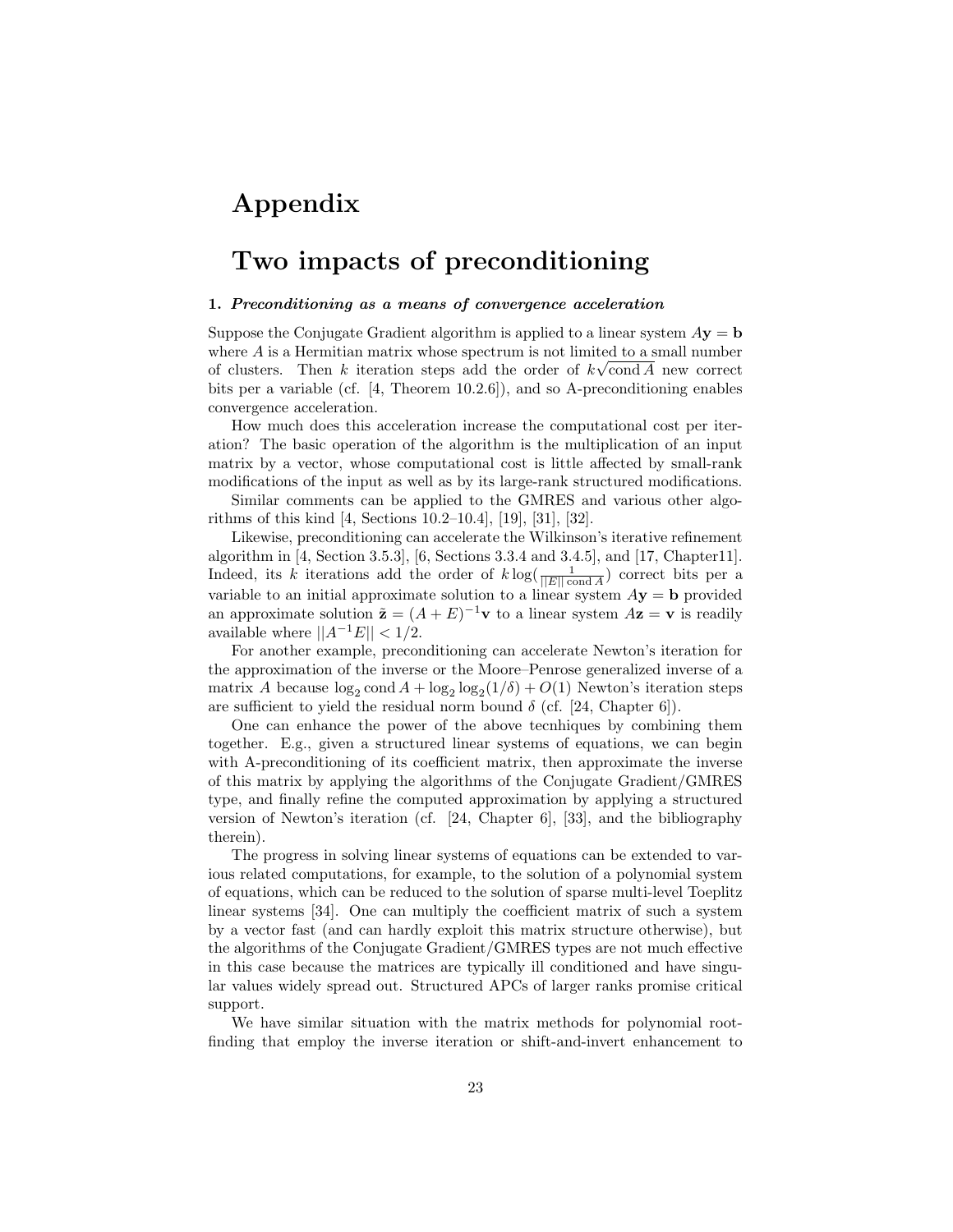approximate the eigenvalues of the associated companion or generalized companion matrices (cf. [10]).

#### 2. Preconditioning for improving the accuracy of the output.

With preconditioning we can obtain a more accurate output by computing with the same precision. Such a power of preconditioning is well known for discretized solution of PDEs, eigen-solving, etc., but in some areas has not been recognized yet.

E.g., the reduction of non-Hermitian and overdetermined linear systems of equations to normal linear systems is "the method of choice when the matrix is well conditioned" [18, page 118]. The users, however, are cautious about this reduction because it squares the condition number of the input matrix, which means the loss of the accuracy of the output. Here preconditioning can be a natural remedy.

Likewise, it can support numerical computation of the sign of the determinant of an ill conditioned matrix, which is critical for computing convex hulls and Voronoi diagrams and is required in many other fundamental geometric and algebraic computations (see [35] and the bibliography therein).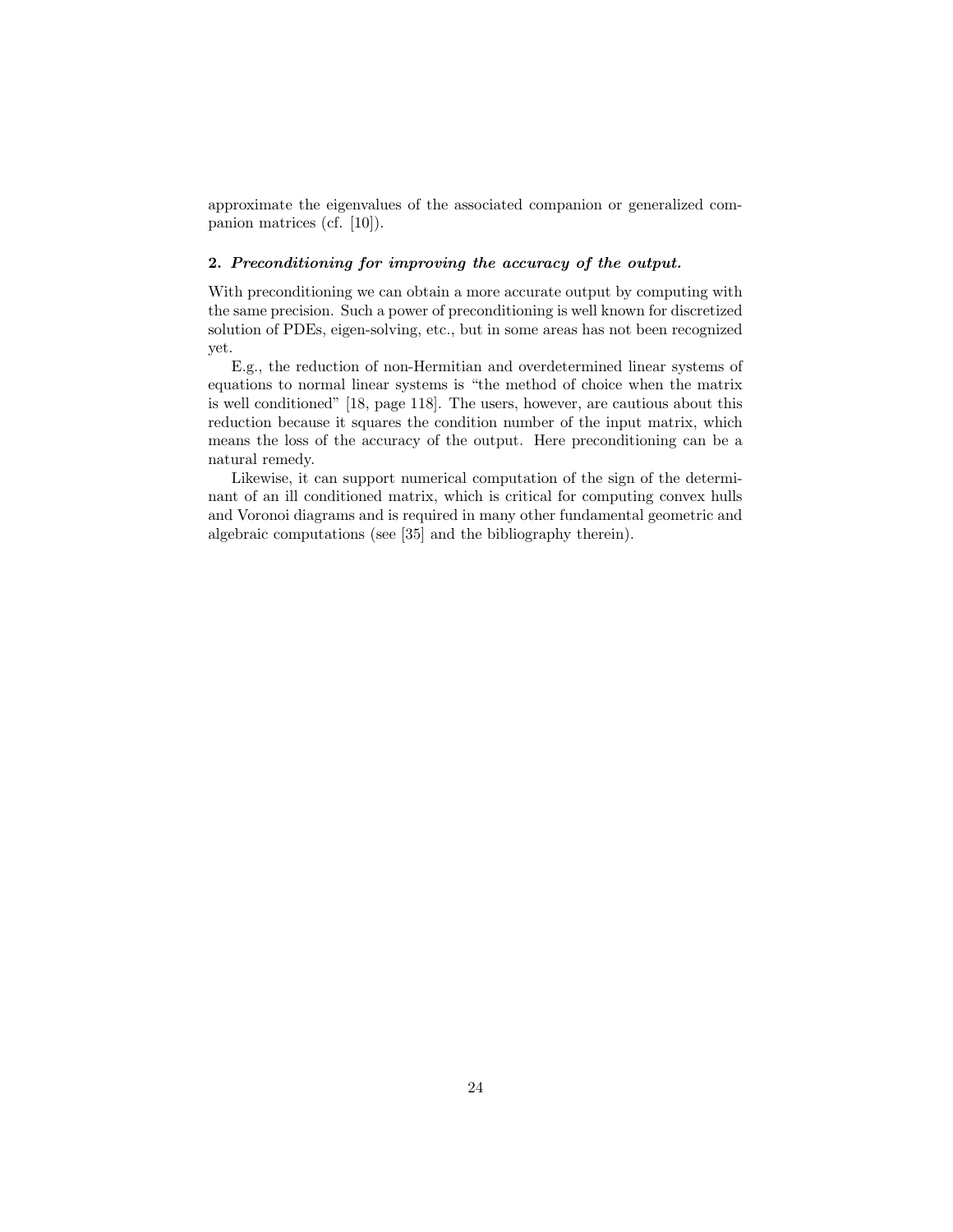## References

- [1] A. Greenbaum, Iterative Methods for Solving Linear Systems, SIAM, Philadelphia, 1997.
- [2] M. Benzi, Preconditioning Techniques for Large Linear Systems: a Survey, J. of Computational Physics, 182, 418–477, 2002.
- [3] K. Chen, Matrix Preconditioning Techniques and Applications, Cambridge University Press, Cambridge, England, 2005.
- [4] G. H. Golub, C. F. Van Loan, Matrix Computations, 3rd edition, The Johns Hopkins University Press, Baltimore, Maryland, 1996.
- [5] G. W. Stewart, Matrix Algorithms, Vol II: Eigensystems, SIAM, Philadelphia, 1998.
- [6] G. W. Stewart, Matrix Algorithms, Vol I: Basic Decompositions, SIAM, Philadelphia, 1998.
- [7] M. T. Chu, R. E. Funderlic, G. H. Golub, A Rank-One Reduction Formula and Its Applications to Matrix Factorizations, SIAM Review, 37, 4, 512– 530, 1995.
- [8] L. Hubert, J. Meulman, W. Heiser, Two Purposes for Matrix Factorization: A Historical Appraisal, SIAM Review, 42, 1, 68–82, 2000.
- [9] G. H. Golub, Some Modified Matrix Eigenvalue Problems, SIAM Review, 15, 318–334, 1973.
- [10] V. Y. Pan, X. Yan, Additive Preconditioning, Eigenspaces, and Inverse Iteration, Technical Report TR 2007, CUNY Ph.D. Program in Computer Science, Graduate Center, City University of New York, April 2007.
- [11] D. A. Bini, L. Gemignani, V. Y. Pan, Inverse Power and Durand/Kerner Iteration for Univariate Polynomial Root-finding, Computers and Mathematics (with Applications),  $47, 2/3, 447-459$ , January 2004. (Also Technical Reports TR 2002 003 and 2002 020, CUNY Ph.D. Program in Computer Science, Graduate Center, City University of New York, 2002.)
- [12] D. A. Bini, L. Gemignani, V. Y. Pan, Fast and Stable QR Eigenvalue Algorithms for Generalized Companion Matrices and Secular Equation, Numerische Math., 3, 373–408, 2005. (Also Technical Report 1470, Department of Math., University of Pisa, Pisa, Italy, July 2003.)
- [13] D. A. Bini, L. Gemignani, V. Y. Pan, Improved Initialization of the Accelerated and Robust QR-like Polynomial Root-finding, Electronic Transactions on Numerical Analysis, 17, 195–205, 2004.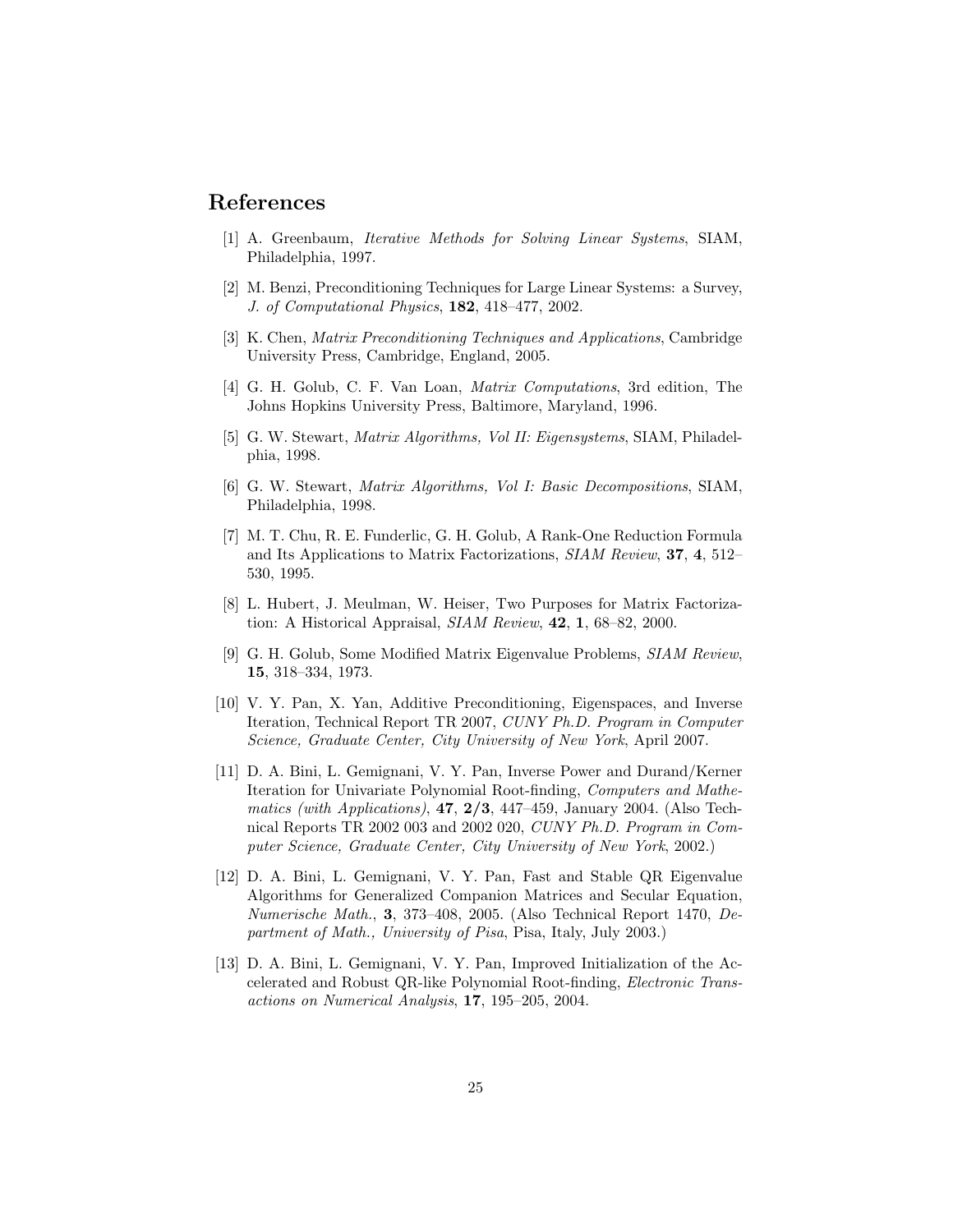- [14] V. Y. Pan, D. Ivolgin, B. Murphy, R. E. Rosholt, Y. Tang, X. Wang, X. Yan, Root-finding with Eigen-solving, pages 219–245 in Symbolic-Numerical Computation, (Dongming Wang and Lihong Zhi editors), Birkhäuser, Basel/Boston, 2007.
- [15] V. Y. Pan, B. Murphy, G. Qian, R. E. Rosholt, Error-free Computations via Floating-Point Operations, Technical Report TR 2007, CUNY Ph.D. Program in Computer Science, Graduate Center, City University of New York, April 2007.
- [16] X. Wang, Affect of Small Rank Modification on the Condition Number of a Matrix, Computer and Math. (with Applications), in print.
- [17] N. J. Higham, Accuracy and Stability in Numerical Analysis, SIAM, Philadelphia, 2002 (second edition).
- [18] J. W. Demmel, Applied Numerical Linear Algebra, SIAM, Philadelphia, 1997.
- [19] R. Barrett, M. W. Berry, T. F. Chan, J. Demmel, J. Donato, J. Dongarra, V. Eijkhout, R. Pozo, C. Romine, H. van Der Vorst, Templates for the Solution of Linear Systems: Building Blocks for Iterative Methods, SIAM, Philadelphia, 1993.
- [20] Z. Bai, J. Demmel, J. Dongarra, A. Ruhe, H. van der Vorst, editors, Templates for the Solution of Algebraic Eigenvalue Problems: A Practical Guide, SIAM, Philadelphia, 2000.
- [21] R. A. Demillo, R. J. Lipton, A Probabilistic Remark on Algebraic Program Testing, Information Processing Letters, 7, 4, 193–195, 1978.
- [22] R. E. Zippel, Probabilistic Algorithms for Sparse Polynomials, Proceedings of EUROSAM'79, Lecture Notes in Computer Science, 72, 216–226, Springer, Berlin, 1979.
- [23] J. T. Schwartz, Fast Probabilistic Algorithms for Verification of Polynomial Identities, Journal of ACM, 27, 4, 701–717, 1980.
- [24] V. Y. Pan, Structured Matrices and Polynomials: Unified Superfast Algorithms, Birkhäuser/Springer, Boston/New York, 2001.
- [25] J. J. Dongarra, I. S. Duff, D. C. Sorensen, H. A. van Der Vorst, Numerical Linear Algebra for High-Performance Computers, SIAM, Philadelphia, 1998.
- [26] I. S. Duff, A. M. Erisman, J. K. Reid, Direct Methods for Sparse Matrices, Clarendon Press, Oxford, England, 1986.
- [27] R. Vandebril, M. Van Barel, G. Golub, N. Mastronardi, A Bibliography on Semiseparable Matrices, Calcolo, 42, 3–4, 249–270, 2005.